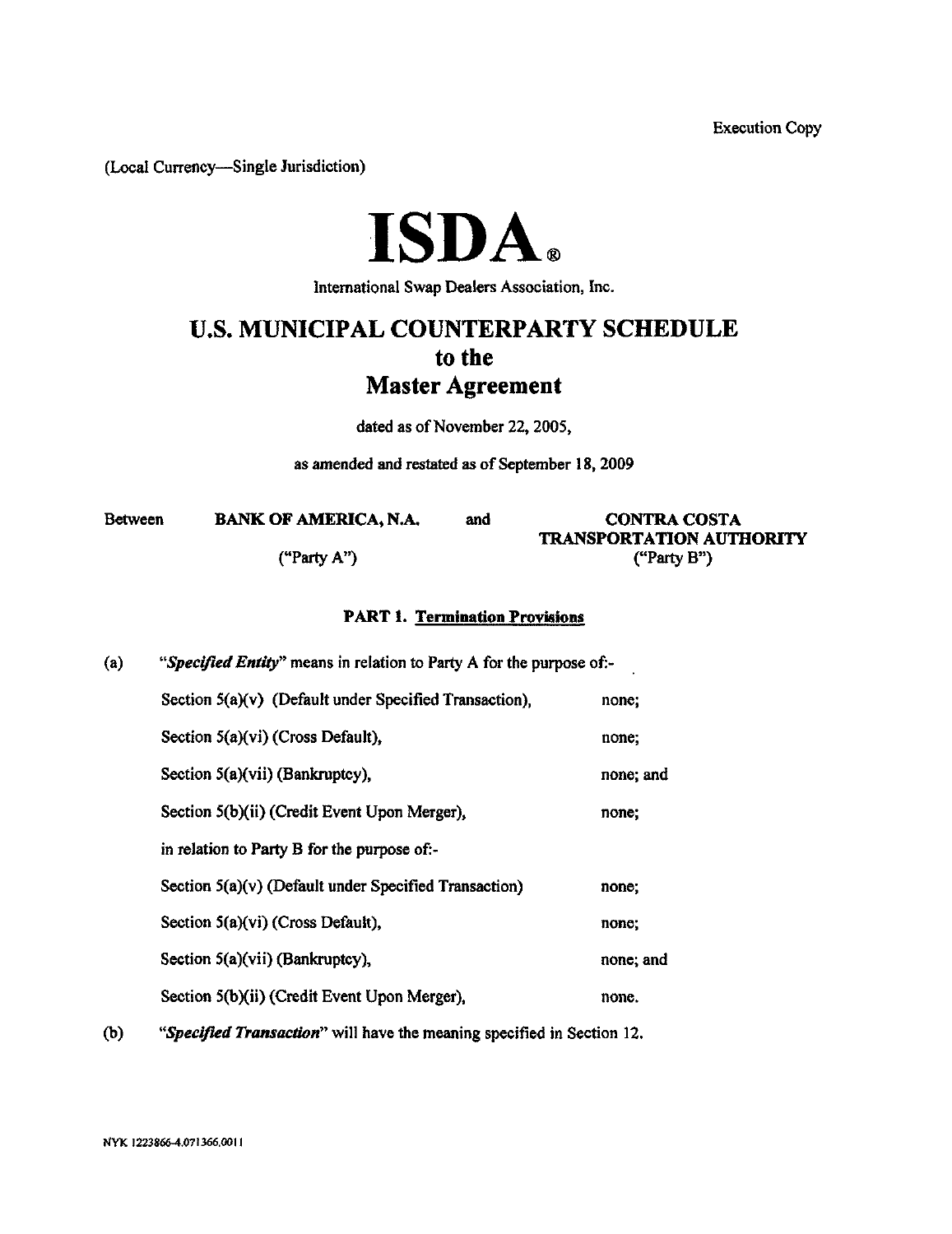(c) The "Cross-Default" provisions of Section 5(a)(vi) (as amended in Part 5(f))

will apply to Party A and will apply to Party B.

In connection therewith:

With respect to Party A, *"Specified Indebtedness"* will have the meaning specified in Section 12, except that such term shall not include obligations in respect of deposits received in the ordinary course of a party's banking business. With respect to Party B, *"Specified Indebtedness"* will not have the meaning specified in Section 12, and such definition shall be replaced by the following: "any obligation (whether present or future, contingent or otherwise, as principal or surety or otherwise) in respect of publicly offered debt issued by Party B."

"Threshold Amount" means, with respect to Party A, an amount equal to two percent (2%) of the Shareholders' Equity of Bank of America Corporation and, with respect to Party B, \$25,000,000.

*"Shareholders' Equity"* means, with respect to Party A, at any time, the sum (as shown in its most recent annual audited financial statements) of (i) its capital stock (including preferred stock) outstanding, taken at par value, (ii) its capital surplus and (iii) its retained earnings, minus (iv) treasury stock, each to be determined in accordance with generally accepted accounting principles.

(d) The *"Credit Event Upon Merger"* provisions of Section 5(b)(ii)

will apply to Party A will apply to Party B.

#### (e) The *"Automatic Early Termination"* provision of Section 6(a)

will not apply to Party A will not apply to Party B;

provided, however, that with respect to a party, where the Event of Default specified in Section  $5(a)(vi)(1)$ ,  $(3)$ ,  $(4)$ ,  $(5)$ ,  $(6)$  or to the extent analogous thereto,  $(8)$  is governed by a system of law which does not permit termination to take place after the occurrence of the relevant Event of Default, then the Automatic Early Termination provisions of Section 6(a) will apply to such party.

*Section 6(e)(iii).* Section 6(e)(iii) of this Agreement shall be amended to include the following sentences after the existing sentence:

"In addition to and notwithstanding anything to the contrary in the preceding sentence of this Section 6(e)(iii), if an Early Termination Date is deemed to have occurred under Section 6(a) as a result of Automatic Early Termination, the Defaulting Party hereby agrees to indemnify the Non-Defaulting Party on demand against all loss or damage that the Non-Defaulting Party may sustain or incur in respect of each Transaction as a result of movement in interest rates, currency exchange rates or market quotations between the Early Termination Date and the date (the 'Determination Date') upon which the Non-Defaulting Party obtains the information confirming the existence of the Event of Default leading to the deemed Early Termination Date under Section 6(a) that has been derived from reasonably reliable source of information, including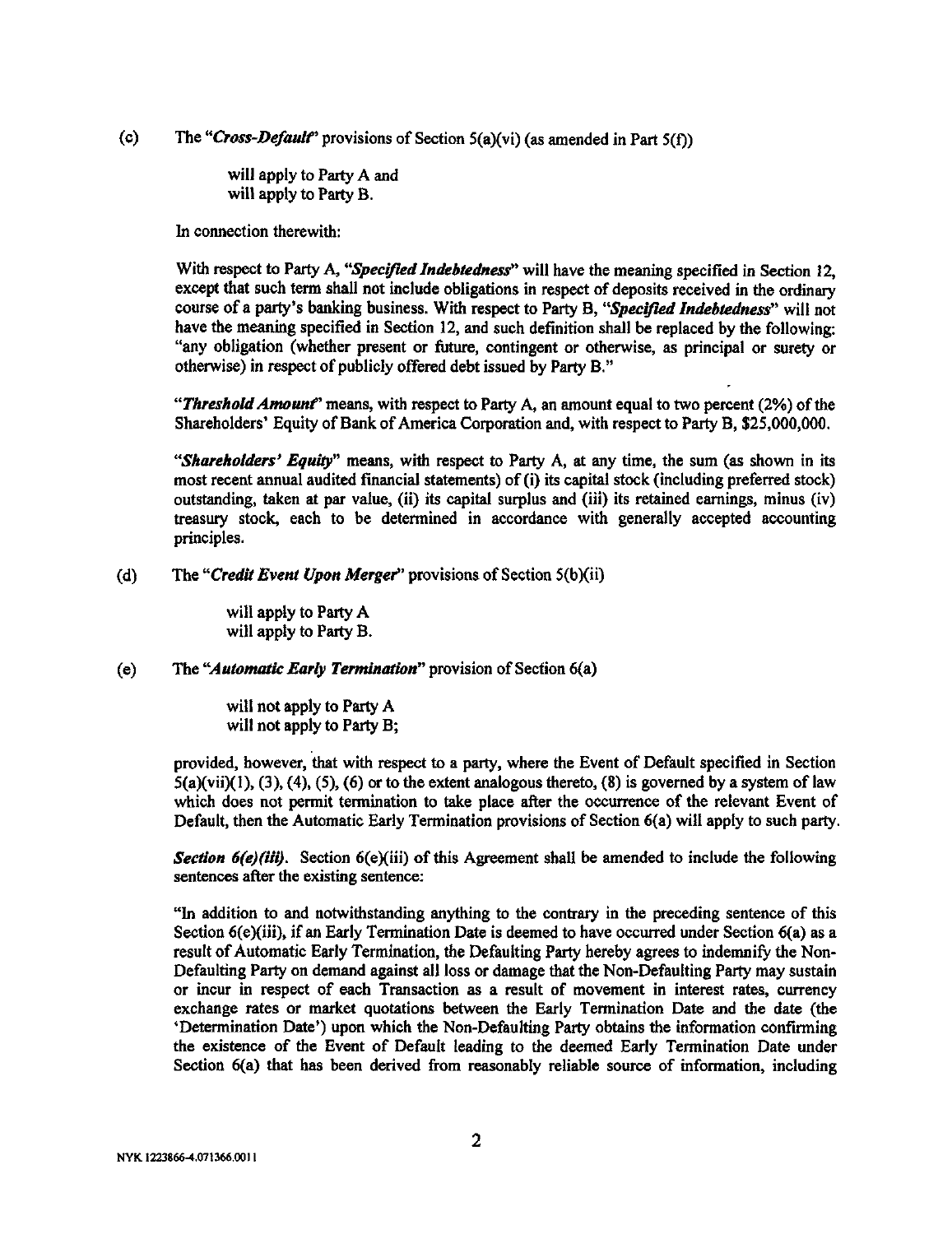publicly available information, such as Telerate, Reuters, Financial Times and The Wall Street Journal.

If the Non-Defaulting Party shall determine that it would gain or benefit from the movement in interest rates, currency exchange rates or market quotations between the Early Termination Date and the Determination Date, the amount of such gain or benefit shall be deducted from the amount payable by the Defaulting Party pursuant to Section 6(e)(i).

The Determination Date shall be a date not later than the date upon which creditors generally of the Defaulting Party are notified of the occurrence of the Event of Default leading to the deemed Early Termination Date."

#### (f) *Payments on Early Termination.* For the purpose of Section 6(e):

- (i) Market Quotation will apply.
- (ii) The Second Method will apply.
- (g) *Additional Termination Event* will apply. The following events shall constitute Additional Termination Events hereunder:
	- (i) A Party B Ratings Event occurs with respect to Party B.

For purposes of this Termination Event, "Party B Ratings Event" means that:

(a) prior to the issuance of the Bonds, (i) the issuer rating assigned to Party B by Moody's Investor Services, Inc. or any successor thereto ("Moody's") is lower than Baa3, or (ii) the preliminary unenhanced rating (without regard to any third party credit enhancement) assigned to the Bonds by Standard and Poor's Ratings Services, a division of The McGraw-Hill Companies, Inc. or any successor thereto ("S&P") is lower than "BBB-" or (iii) either rating referenced in  $(a)(i)$  or  $(a)(ii)$  hereof is withdrawn or suspended (provided, however, that if ratings have been assigned by both Moody's and S&P, a Party B Ratings Event shall occur if and only if both of such ratings shall have been withdrawn or suspended); or

(b) after the issuance of the Bonds, (i) the unenhanced ratings (without regard to any third party credit enhancement) assigned to the Bonds by Moody's is lower than "Baa3" or the unenhanced ratings (without regard to any third party credit enhancement) assigned to the Bonds by S&P is lower than "BBB-" or (ii) Party B fails to have an unenhanced rating (without regard to any third party credit enhancement) assigned to the Bonds by either Moody's or S&P as long as such Bonds remain outstanding or (iii) either rating referenced in (b)(i) hereof is withdrawn or suspended (provided, however, that if ratings have been assigned by both Moody's and S&P, a Party B Ratings Event shall occur if and only if both of such ratings shall have been withdrawn or suspended). Party B shall be the sole Affected Party with respect to this Additional Termination Event.

(ii) A Party A Ratings Event occurs with respect to Party A.

For purposes of this Termination Event, "Party A Ratings Event" means that (i) the unenhanced rating (without regard to any third party credit enhancement) assigned to its long-term certificates of deposit (A) by Moody's is lower than "Baa3" or (B) by S&P is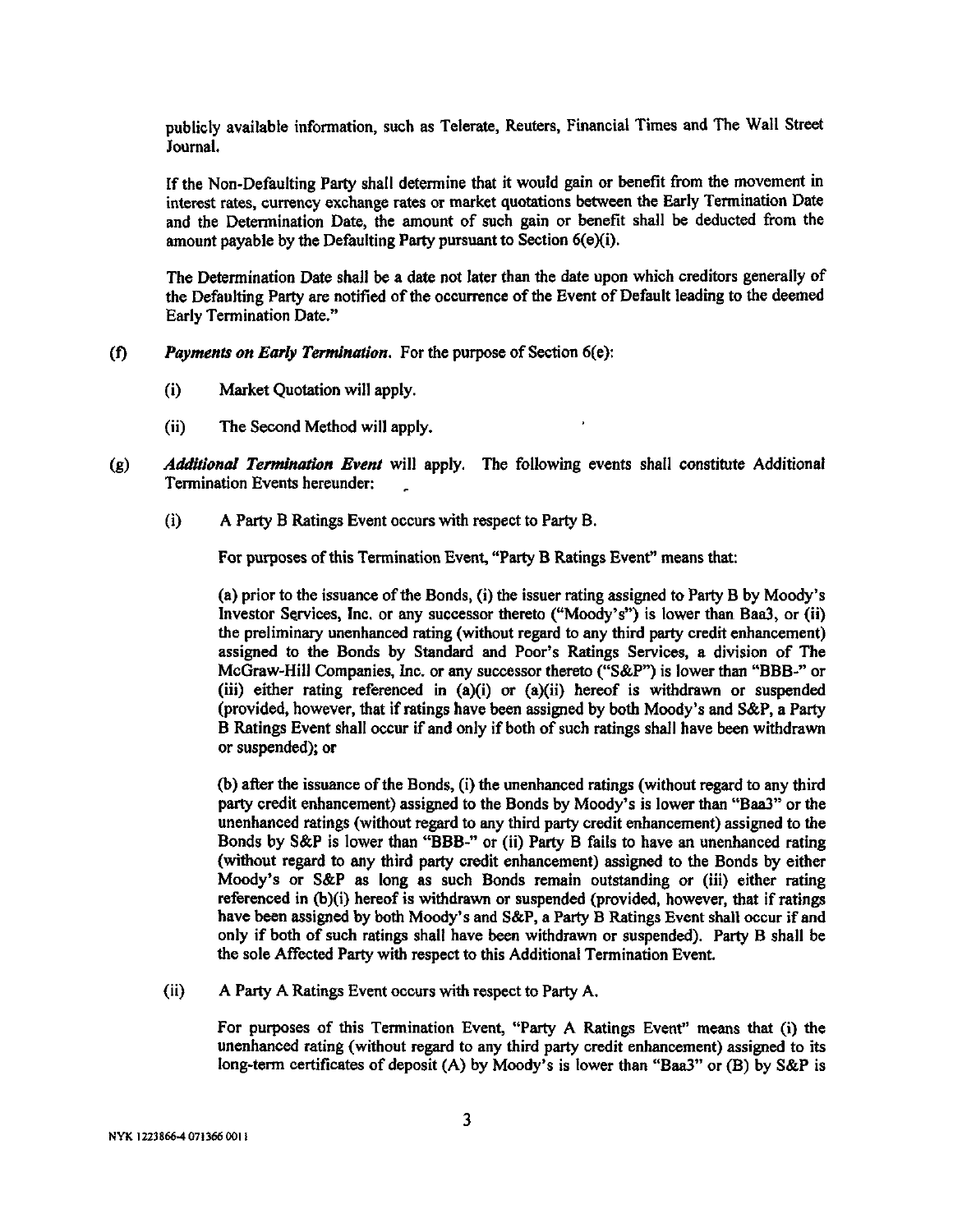lower than "BBB-" or (ii) either such rating is withdrawn or suspended. Party A shall be the sole Affected Party with respect to this Additional Termination Event.

- (iii) If after the Covered Indenture Incorporation Date, without the consent of Party A, the Covered Indenture is amended, modified, or supplemented in such a way as to adversely affect any of Party A's rights or obligations under this Agreement or modify the obligations of, or impacts the ability of Party B to fully perform any of Party B's obligations under, this Agreement. Party B shall be the sole Affected Party with respect to this Additional Termination Event.
- (iv) Party B takes any action or fails to take any action with the result that the Notes are not issued on or prior to September 25, 2009. Party B shall be the sole Affected Party with respect to this Additional Termination Event.
- (v) Party B takes any action or fails to take any action with the result that the Bonds are not issued on or prior to October 1, 2010. Party B shall be the sole Affected Party with respect to this Additional Termination Event.
- (vi) If prior to the Covered Indenture Incorporation Date, without the consent of Party A, the ordinance approving the Bonds is amended, modified, or supplemented in such a way as to adversely affect any of Party A's rights or obligations under this Agreement or modify the obligations of, or impacts the ability of Party B to fully perform any of Party B's obligations under, this Agreement. Party B shall be the sole Affected Party with respect to this Additional Termination Event.
- (vii) If Party B fails to comply with any covenant set forth in Section 4(f) of this Agreement and such failure is not cured within fifteen (15) days of the occurrence thereof. Party B shall be the sole Affected Party with respect to this Additional Termination Event.
- (h) *Events of Default.*
	- (i) *Bankruptcy.* Clause (6) of Section 5(a)(vii) of this Agreement is hereby amended to read in its entirety as follows:

"(6XA) seeks or becomes subject to the appointment of an administrator, provisional liquidator, conservator, receiver, trustee, custodian or other similar official for it or for all or substantially all its assets or (B) in the case of a Government Entity, any Credit Support Provider of such Government Entity or any applicable Specified Entity of such Government Entity, (I) there shall be appointed or designated with respect to it, an entity such as an organization, board, commission, authority, agency or body to monitor, review, oversee, recommend or declare a financial emergency or similar state of financial distress with respect to it or (II) there shall be declared by it or by any legislative or regulatory body with competent jurisdiction over it, the existence of a state of financial emergency or similar state of financial distress in respect of it;".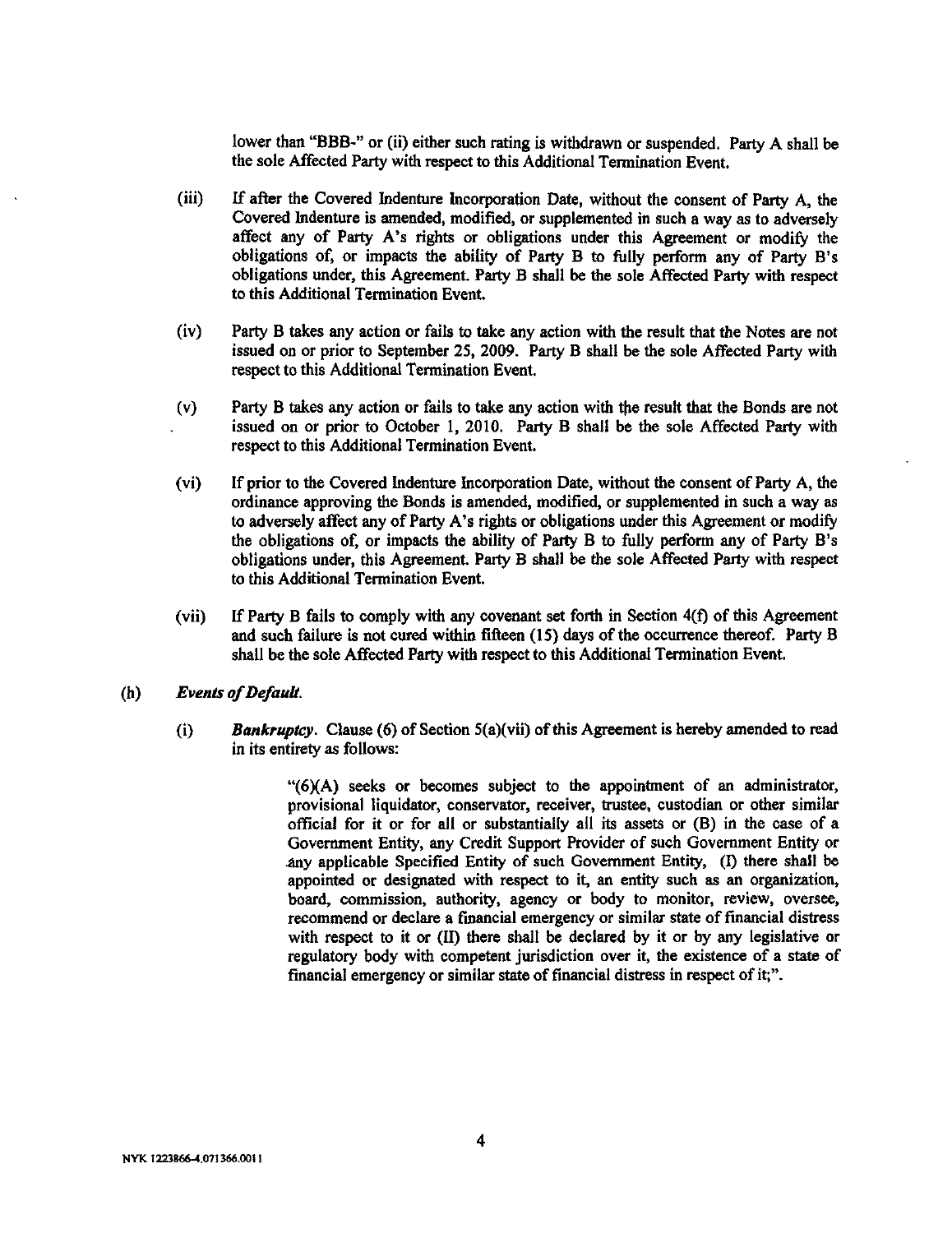(ii) *Merger Without Assumption.* Section 5(a)(viii) of this Agreement is hereby amended to read in its entirety as follows;

> "(viii) *Merger Without Assumption.* The party or any Credit Support Provider of such party consolidates or amalgamates with, or merges with or into, or transfers all or substantially all its assets to, another entity (or, without limiting the foregoing, if such party is a Government Entity, an entity such as an organization, board, commission, authority, agency or body succeeds to the principal functions of, or powers and duties granted to, such party or any Credit Support Provider of such party) and, at the time of such consolidation, amalgamation, merger, transfer or succession:

> > (1) the resulting, surviving, transferee or successor entity fails to assume all the obligations of such party or such Credit Support Provider under this Agreement or any Credit Support Document to which it or its predecessor was a party by operation of law or pursuant to an agreement reasonably satisfactory to the other party to this Agreement; or

> > (2) the benefits of any Credit Support Document fail to extend (without the consent of the other party) to the performance by such resulting, surviving, transferee or successor entity of its obligations under this Agreement."

(i) *Termination Events.* Section 5(b)(ii) of this Agreement is hereby amended to read in its entirety as follows:

> "(ii) *Credit Event Upon Merger.* If "Credit Event Upon Merger" is specified in the Schedule as applying to the party, such party  $("X")$ , any Credit Support Provider of X or any applicable Specified Entity of X consolidates or amalgamates with, or merges with or into, or transfers all or substantially ali its assets to, another entity (or, without limiting the foregoing, if X is a Government Entity, an entity such as an organization, board, commission, authority, agency or body succeeds to the principal functions of, or powers and duties granted to, X, any Credit Support Provider of X or any Specified Entity of X) and such action does not constitute an event described in Section 5(a)(viii) but the creditworthiness of the resulting, surviving, transferee or successor entity is materially weaker than that of X, such Credit Support Provider or such Specified Entity, as the case may be, immediately prior to such action (and, in such event, X or its successor or transferee, as appropriate, will be the sole Affected Party); or".

(j) *Deiivery of Collateral.* Each party hereunder shall deliver collateral to the other party in order to secure its obligations under this Agreement and each Transaction hereunder in accordance with the terms and provisions of the ISDA Credit Support Annex attached hereto as Exhibit IV and incorporated by reference herein.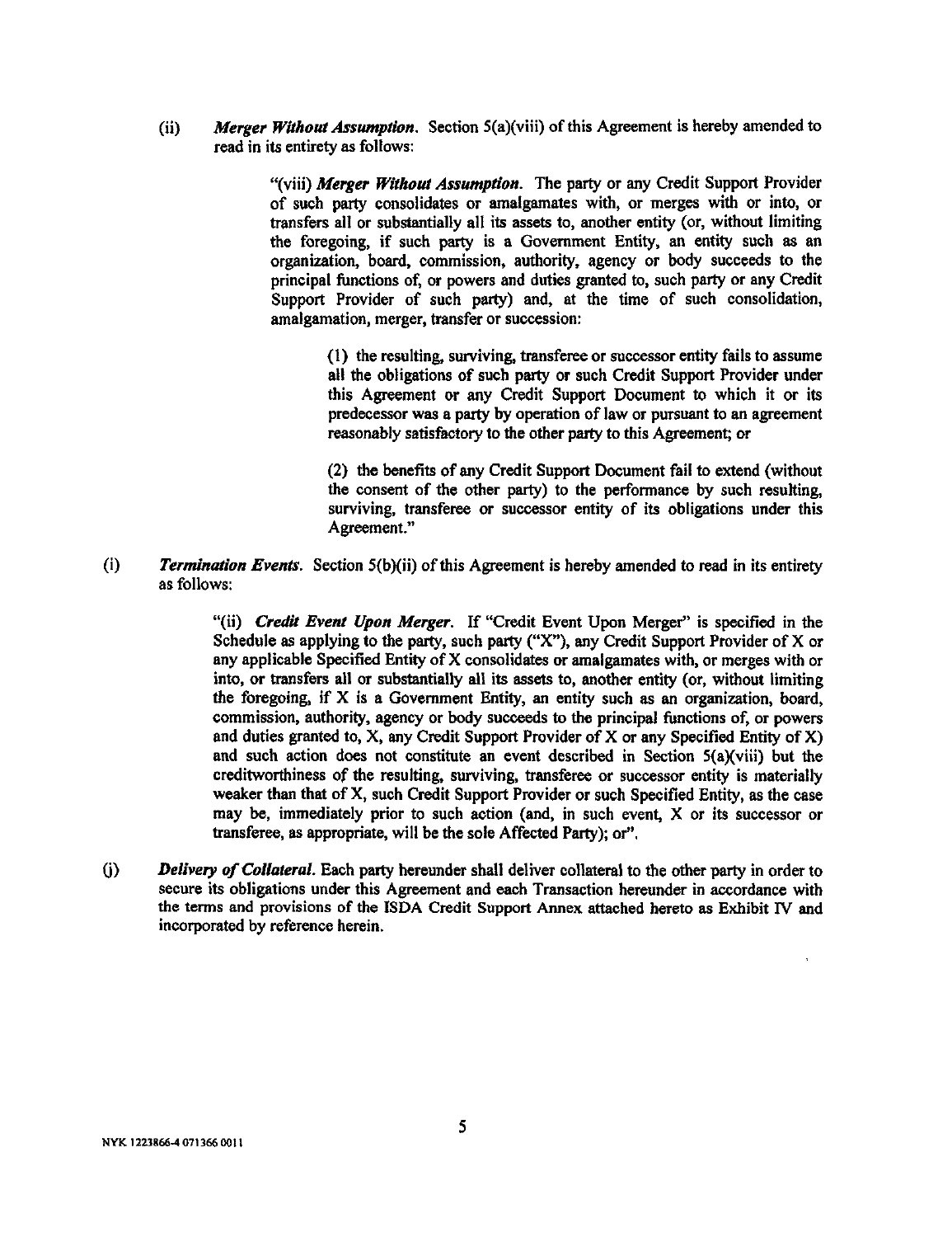## **PART 2. Agreement to Deliver Documents**

For the purpose of Section 4(a) of this Agreement, each party agrees to deliver the following documents:-

| Party<br>required to<br>deliver<br>document | Form/Document/Certificate                                                                                                                                                                                                                                                                                           | Date by which to be<br>delivered                                                                                                                                                                | Covered by<br>Section 3(d)<br>Representation |
|---------------------------------------------|---------------------------------------------------------------------------------------------------------------------------------------------------------------------------------------------------------------------------------------------------------------------------------------------------------------------|-------------------------------------------------------------------------------------------------------------------------------------------------------------------------------------------------|----------------------------------------------|
| Party B                                     | Audited financial statements of Party<br>B containing audited, consolidated<br>financial statements certified<br>by<br>independent<br>certified<br>public<br>and<br>accountants<br>prepared<br>in<br>accordance with generally accepted<br>accounting principles in the country<br>in which such party is organized | As soon as available<br>and in any event<br>within 210 days after<br>the end of each fiscal<br>year of Party B                                                                                  | Yes                                          |
| Party A                                     | Annual Report of Bank of America<br>Corporation<br>containing<br>audited,<br>financial<br>consolidated<br>statements<br>certified by independent certified<br>public accountants and prepared in<br>accordance with generally accepted<br>accounting principles in the country<br>in which such party is organized  | Тο<br>be<br>made<br>available<br>on<br>www.bankofamerica<br>.com/investor/<br>8S<br>soon as available and<br>in any event within<br>120 days after the<br>end of each fiscal<br>year of Party A | Yes                                          |
| Party B                                     | Credit Support Document(s)                                                                                                                                                                                                                                                                                          | Upon execution and<br>delivery<br>this<br>of<br>Agreement                                                                                                                                       | No                                           |
| Party B                                     | Opinions of Counsel satisfactory to<br>Party A substantially in the form of<br>Exhibits I and II hereto                                                                                                                                                                                                             | Upon execution and<br>delivery<br>of<br>this<br>Agreement and each<br>Transaction<br>confirmed hereunder                                                                                        | No                                           |
| Party A                                     | Opinion of Counsel substantially in<br>the form of Exhibit III hereto                                                                                                                                                                                                                                               | Upon execution and<br>this<br>delivery<br>of<br>Agreement                                                                                                                                       | No.                                          |
| Party A and<br>Party B                      | Certified copies of all corporate or<br>governing body authorizations and<br>any other documents with respect to<br>delivery<br>execution,<br>and<br>the<br>performance of this Agreement and<br>any Credit Support Document, as<br>applicable                                                                      | Upon execution and<br>delivery<br>of<br>this<br>Agreement                                                                                                                                       | Yes                                          |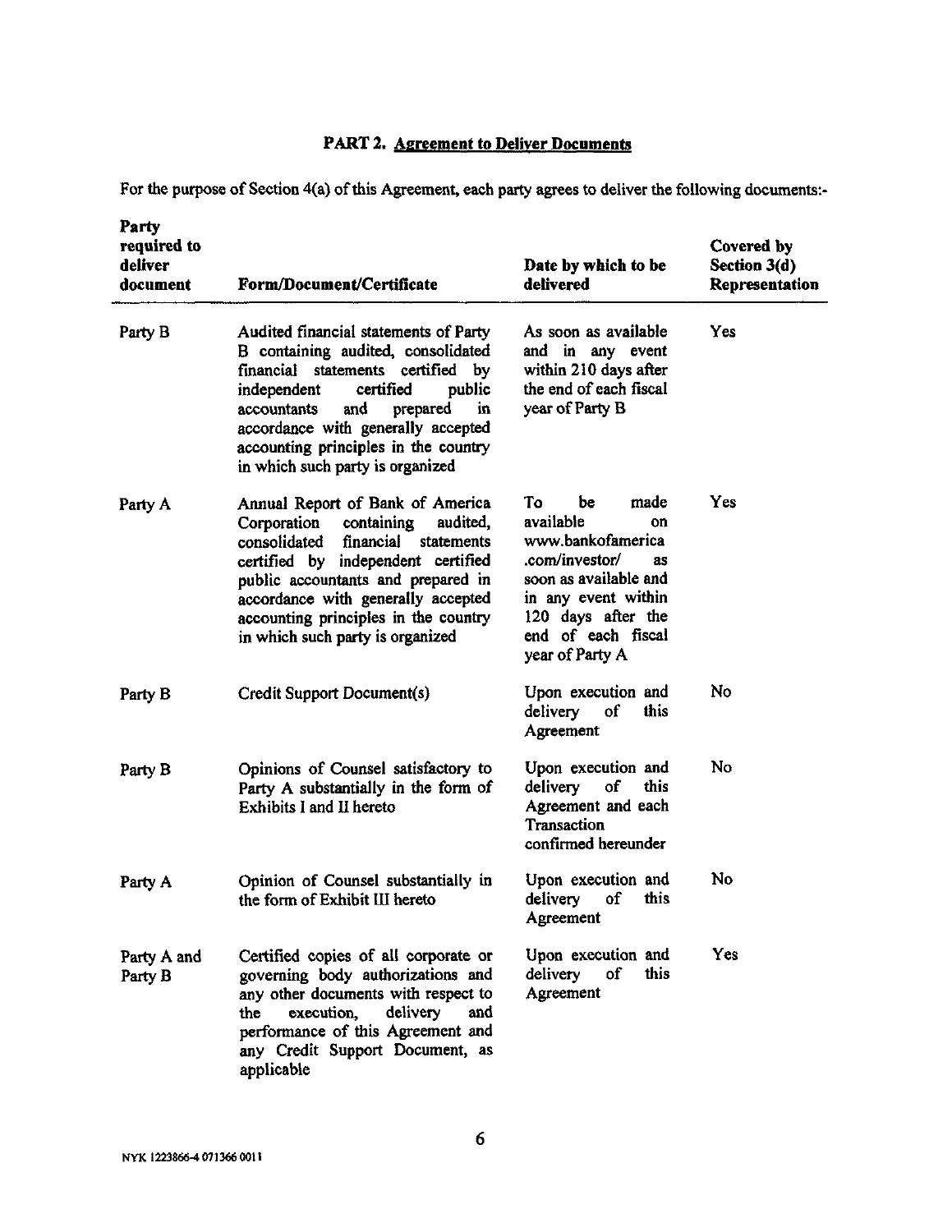| Party<br>required to<br>deliver<br>document | <b>Form/Document/Certificate</b>                                                                                                                    | Date by which to be<br>delivered                                                                                      | Covered by<br>Section 3(d)<br>Representation |
|---------------------------------------------|-----------------------------------------------------------------------------------------------------------------------------------------------------|-----------------------------------------------------------------------------------------------------------------------|----------------------------------------------|
| Party A and<br>Party B                      | Certificate of incumbency and/or<br>specimen signatures of individuals<br>executing this Agreement and any<br><b>Credit Support Document</b>        | Upon execution and<br>delivery of<br>this<br>-Agreement<br>and<br>thereafter<br>upon<br>request of the other<br>party | Yes                                          |
| Party B                                     | A copy of the statutory or regulatory<br>authority pursuant to which Party B<br>is authorized to enter into this<br>Agreement and each Transaction. | Upon execution and<br>delivery<br>of<br>this<br>Agreement                                                             | Yes                                          |
| Party B                                     | Executed<br>copy of the Covered<br>Indenture                                                                                                        | Date of issuance of<br><b>Notes</b>                                                                                   | Yes                                          |
| Party B                                     | <b>of</b><br>Copy<br>amendment,<br>any<br>modification or supplement to the<br>Covered Indenture                                                    | Upon execution and<br>delivery of<br>such<br>amendment,<br>modification<br>$\alpha$ r<br>supplement                   | <b>Yes</b>                                   |
| Party B                                     | Certified copies of Ordinance 06-01,<br>and the Measure J Expenditure Plan                                                                          | Upon execution and<br>delivery<br>of<br>this<br>Agreement                                                             | No                                           |

## **PART 3. Miscellaneous**

(a) *Address for Notices.* For the purpose of Section 10(a) of this Agreement:

Address for notice or communications to Party A:

Bank of America, N.A. Sears Tower 233 South Wacker Drive, Suite 2800 Chicago, IL 60606 Attention: Swap Operations • Telephone No.: 312-234-2732 Facsimile No.: 866-255-1444

with a copy to: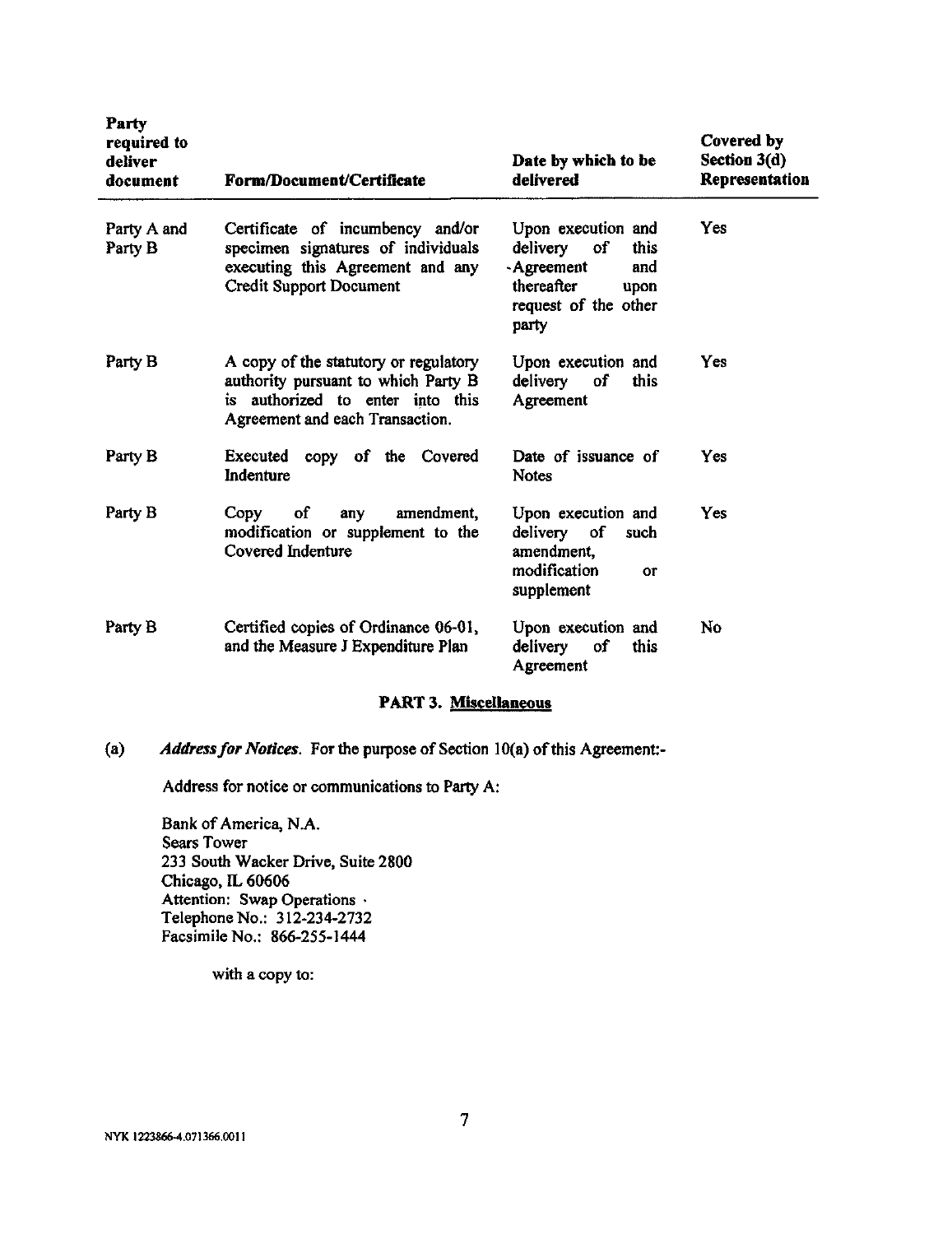Bank of America, N.A. One Bryant Park, NY1-100-03-01 New York, New York 10036 Attention: Client Integration and Documentation Facsimile No.:' 212-548-8622

Address for fmancial statements to Party A:

Bank of America, N.A. 315 Montgomery Street, CA5-704-13-11 San Francisco, CA 94104-1866 Attention: Credit Delivery Officer

Address for notice or communications to Party B:

Contra Costa Transportation Authority 3478 Buskirk Avenue, Suite 100 Pleasant Hill, CA 94523 Attention: Randall Carlton, Chief Financial Officer Telephone No.: (925)256-4725 Facsimile No.: (925) 256-4703

- (b) *Calculation Agent.* The Calculation Agent is Party A.
- (c) *Credit Support Document.* Details of any Credit Support Document:

Each of the following, as amended, supplemented, modified, renewed, replaced, consolidated, substituted or extended from time to time, is a "Credit Support Document":

In relation to Party B, the Covered Indenture. In relation to Party A and Party B, the ISDA Credit Support Annex attached hereto as Exhibit IV and made a part hereof.

**(d)** *Credit Support Provider.*

Credit Support Provider means in relation to Party A: Not applicable.

Credit Support Provider means in relation to Party B: Not applicable.

- (e) *Governing Law.* This Agreement will be governed by, and construed in accordance with, the laws of the State of New York without reference to its conflict of laws doctrine. Notwithstanding the foregoing, the parties agree that matters relating to the powers, authority and capacity of Party B to enter into the Agreement or any Transaction shall be governed by the laws of the State of California.
- (f) *Netting of Payments.* Subparagraph (ii) of Section 2(c) shall not apply to any Transactions; provided, however, if the parties otherwise so agree, then subparagraph (ii) of Section 2(c) shall apply.
- (g) *"Affiliate"* will have the meaning specified in Section 12 of this Agreement.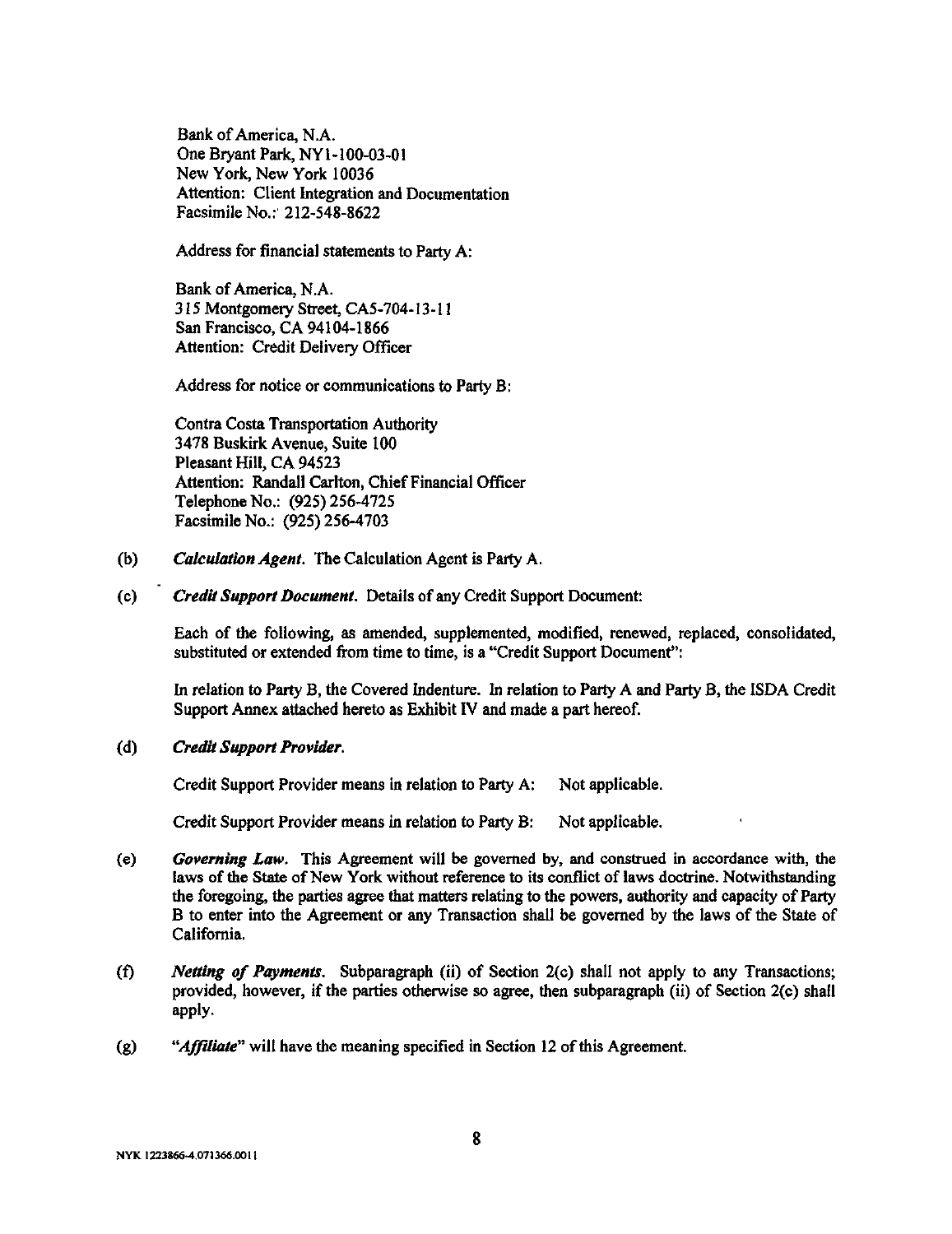- (h) *"Bonds"* means the Contra Costa Transportation Authority Sales Tax Revenue Bonds (Limited Tax Bonds) to be issued on or about October 1, 2010 to be payable from the proceeds of the extension of the retail transactions and use tax authorized by Ordinance No. 04-02, as amended and restated by Ordinance 06-01.
- (i) *"•'Covered Indenture'^* means the Indenture, dated as of September 1, 2009, between Party B and Deutsche Bank National Trust Company, as trustee, relating to Contra Costa Transportation Authority Sales Tax Revenue Bonds (Limited Tax Bonds) and Contra Costa Transportation Authority Sales Tax Revenue Notes (Limited Tax Bonds), as amended and supplemented prior to the date hereof in accordance with the terms thereof and as amended and supplemented following the date hereof in accordance with the terms hereof and thereof.
- 0) *"Covered Indenture Incorporation Date'"* means the date of issuance of the Notes.
- **(k)** *"General Business Days"* means any day on which commercial banks are open for general business (including dealings in foreign exchange and foreign currency deposits) in the City of New York.
- **(1)** *"Government Entity"* means Party B.
- (m) "Junior Lien Debt" means indebtedness or other obligations issued or incurred by Party B secured by a pledge of Measure J Sales Tax Revenues, on a basis subordinate to the pledge of Measure J Sales Tax Revenues securing Senior Lien Debt.
- (n) *"Measure J Expenditure Plan"* means the transportation expenditure plan adopted pursuant to Ordinance 04-02.
- (o) *"Measure J Sales Tax Revenues"* means the proceeds of the retail transactions and use tax authorized by Ordinance 04-02, less the amount deducted by the California State Board of Equalization for costs and expenses of its services in connection with such retail transaction and use tax.
- **(p)** *"Notes"* means the Contra Costa Transportation Authority Sales Tax Revenue Notes (Limited Tax Bonds) to be issued on or about September 23,2009.
- (q) *"Ordinance 04-02"* means Party B's ordinance adopted by Party B on May 26, 2004 to authorize the extension of the retail transactions and use tax for an additional period of twenty-five years from April 1,2009 to March 31, 2034.
- (r) *"Ordinance 06-01"* means Party B's Transportation Improvement and Growth Management Ordinance adopted by Party B on June 21, 2006, as amended and supplemented.
- (s) *"Senior Lien Debt"* means the Notes, Bonds, additional bonds and other obligations issued or incurred by Party B pursuant to the provisions of the Covered Indenture secured or to be secured by a pledge of Measure J Sales Tax Revenues on a parity with the pledge of Measure J Sales Tax Revenues which secures the Bonds. Senior Lien Debt includes Regularly Scheduled Payments under this Agreement.
- (t) *"Take-Out Bonds"* has the meaning given to such term in the Covered Indenture.

### **PART 4. Municipal Counterparty Provisions**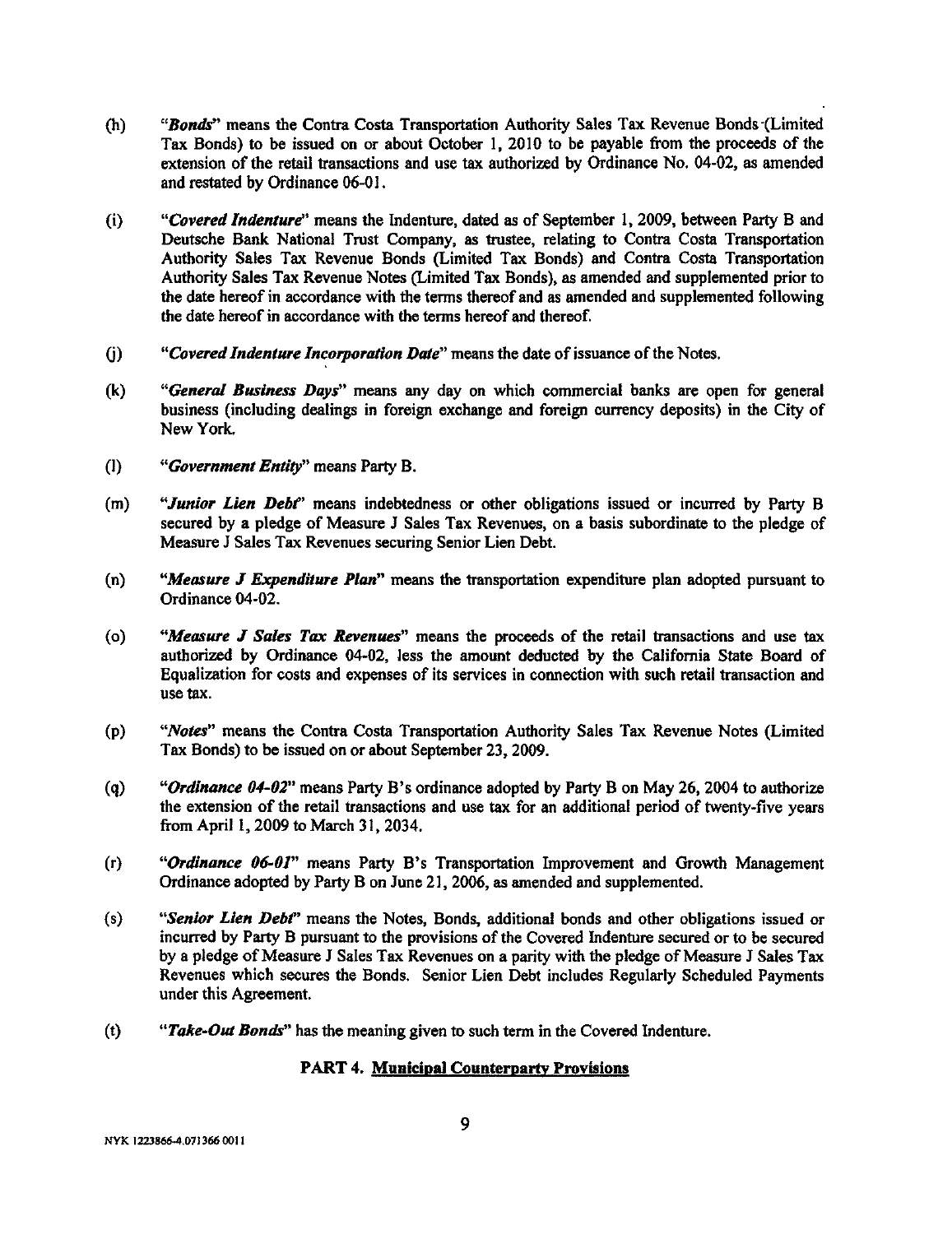**(a)** *Obligations.* Section 2(a)(iii) of this Agreement is hereby amended to read in its entirety as follows:

> "(iii) Each obligation of each party under Section  $2(a)(i)$  is subject to (1) the condition precedent that no Event of Default, Potential Event of Default or Incipient Illegality with respect to the other party has occurred and is continuing, (2) the condition precedent that no Early Termination Date in respect of the relevant Transaction has occurred or been effectively designated and (3) each other applicable condition precedent specified in this Agreement."

#### **(b)** *Representations.*

(i) The introductory clause of Section 3 of this Agreement is hereby amended to read in its entirety as follows:

> "Each party represents to the other party (which representations will be deemed to be repeated by each party on each date on which a Transaction is entered into and, in the case of the representations in Section 3(a) and 3(e), at all times until the termination of this Agreement) that:"

(ii) Section  $3(a)(ii)$  of this Agreement is hereby amended to read in its entirety as follows:

"(ii) *Powers.* It has the power to execute this Agreement and any other documentation relating to this Agreement to which it is a party, to deliver this Agreement and any other documentation relating to this Agreement that it is required by this Agreement to deliver and to perform its obligations under this Agreement and any obligations it has under any Credit Support Document to which it is a party and has taken all necessary action and made all necessary determinations and findings to authorize such execution, delivery and performance;"

(iii) Section 3(b) of this Agreement is hereby amended to read in its entirety as follows:

**"(b)** *Absence of Certain Events.* No Event of Default or Potential Event of Default or, to its knowledge. Incipient Illegality (in the case of a Government Entity) or Termination Event with respect to it has occurred and is continuing and no such event or circumstance would occur as a result of its entering into or performing its obligations under this Agreement or any Credit Support Document to which it is a party."

(iv) Section 3 of this Agreement is hereby amended by adding the following subsection "(e)" thereto, which subsection shall only apply to the Government Entity:

> "(e) *Non-Speculation,* This Agreement has been, and each Transaction hereunder will be (and, if applicable, has been), entered into for purposes of managing its borrowings and not for purposes of speculation,"

(v) Section 3 of this Agreement is hereby amended by adding the following subsection "(g)" thereto: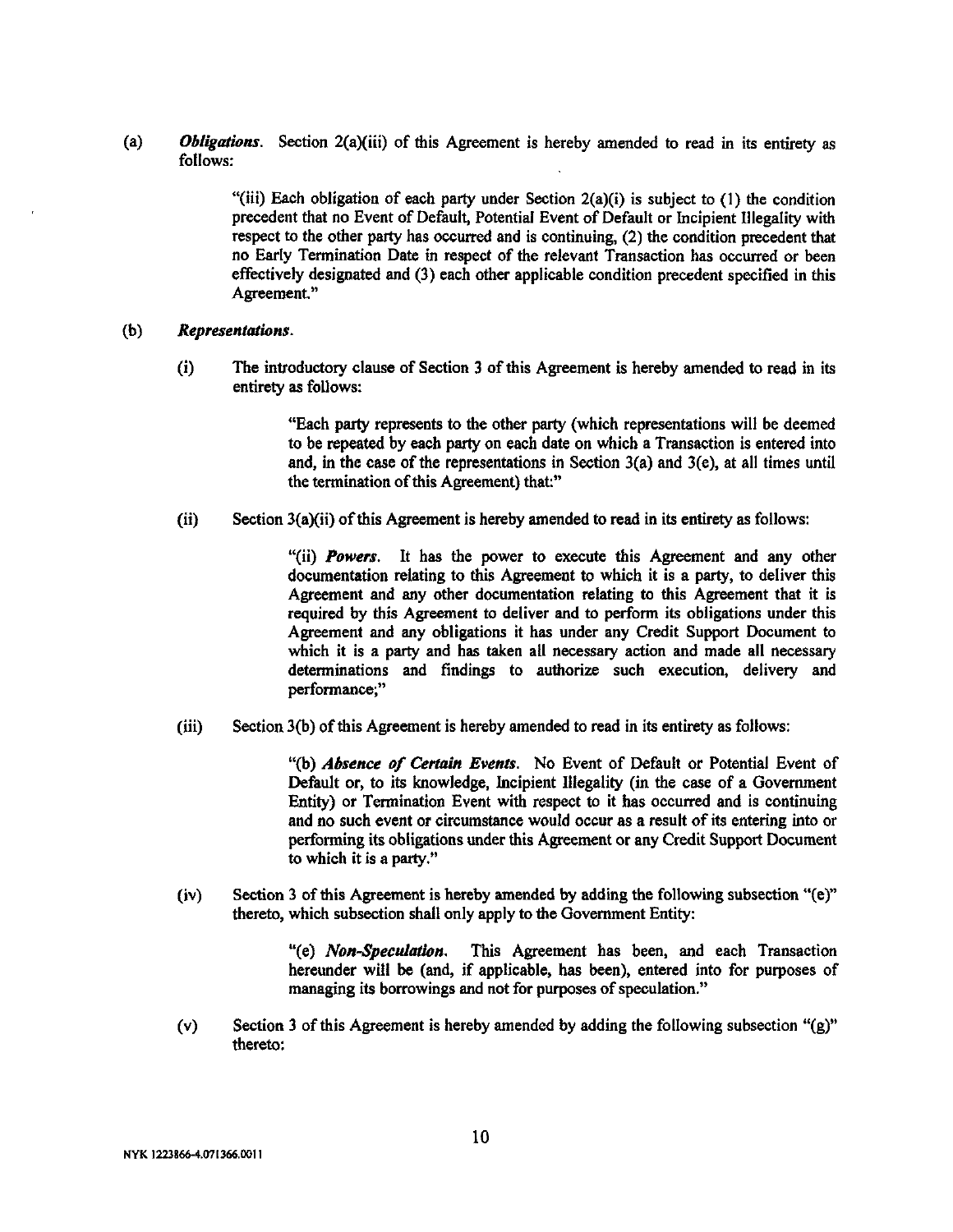"(g) *No Immunity.* It is subject to the filing of claims, service of process and suit for damages in connection with its obligations under this Agreement and each Transaction under this Agreement pursuant to and in accordance with the procedural laws of the State of California applicable to Party B.

#### (c) *Agreements.*

(i) The introductory clause of Section 4 of this Agreement is hereby amended to read in its entirety as follows:

> "Each party agrees with the other (or, in the case of Section 4(d) and (e), the Government Entity agrees with the other party) that, so long as either party has or may have any obligation under this Agreement or under any Credit Support Document to which it is a party:"

(ii) Section 4 of this Agreement is hereby amended by adding the following subsections "(d)" and "(e)" thereto:

> "(d) *Compliance with Covered Indenture.* The Government Entity shall enter into the Covered Indenture no later than September 25, 2009. The Government Entity shall observe, perform and fulfill each of the provisions in the Covered Indenture (I) specifying the debt service coverage required to issue additional bonds under the Covered Indenture, (II) providing for the pledge of Measure J Sales Tax Revenues and (III) providing for the priority and application of the Measure J Sales Tax Revenues consistent with such lien priority, including without limitation the provisions specified in Section 4(f)(iii) of this Agreement, as such provisions are in effect on the Covered Indenture Incorporation Date, as any of those provisions may be amended, supplemented or modified for purposes of this Agreement with the prior written consent of the other party hereto (the "Incorporated Provisions"), with the effect that such other party hereto will have the benefit of each of the Incorporated Provisions (including without limitation, covenants, right to consent to certain actions subject to consent under the Covered Indenture and delivery of financial statements and other notices and information). In the event the Covered Indenture ceases to be in effect prior to the termination of this Agreement, the Incorporated Provisions will remain in full force and effect for purposes of this Agreement as though set forth herein until such date on which all of the obligations of the Government Entity under this Agreement and any obligations of the Government Entity. The Incorporated Provisions are hereby incorporated by reference and made a part of this Agreement to the same extent as if such provisions were set forth herein. For purposes of this Agreement, the Incorporated Provisions shall be construed as though (i) all references therein to any party making loans, extensions of credit or financial accommodations thereunder or commitments therefor (the "Financings") were to the other party hereto and (ii) to the extent that such Incorporated Provisions are conditioned on or relate to the existence of such Financings or the Government Entity having any obligations in connection therewith, all references to such Financings or obligations were to the obligations of the Government Entity under this Agreement. Any amendment, supplement, modification or waiver of any of the Incorporated Provisions without the prior written consent of the other party hereto shall have no force and effect with respect to this Agreement. Any amendment, supplement or modification for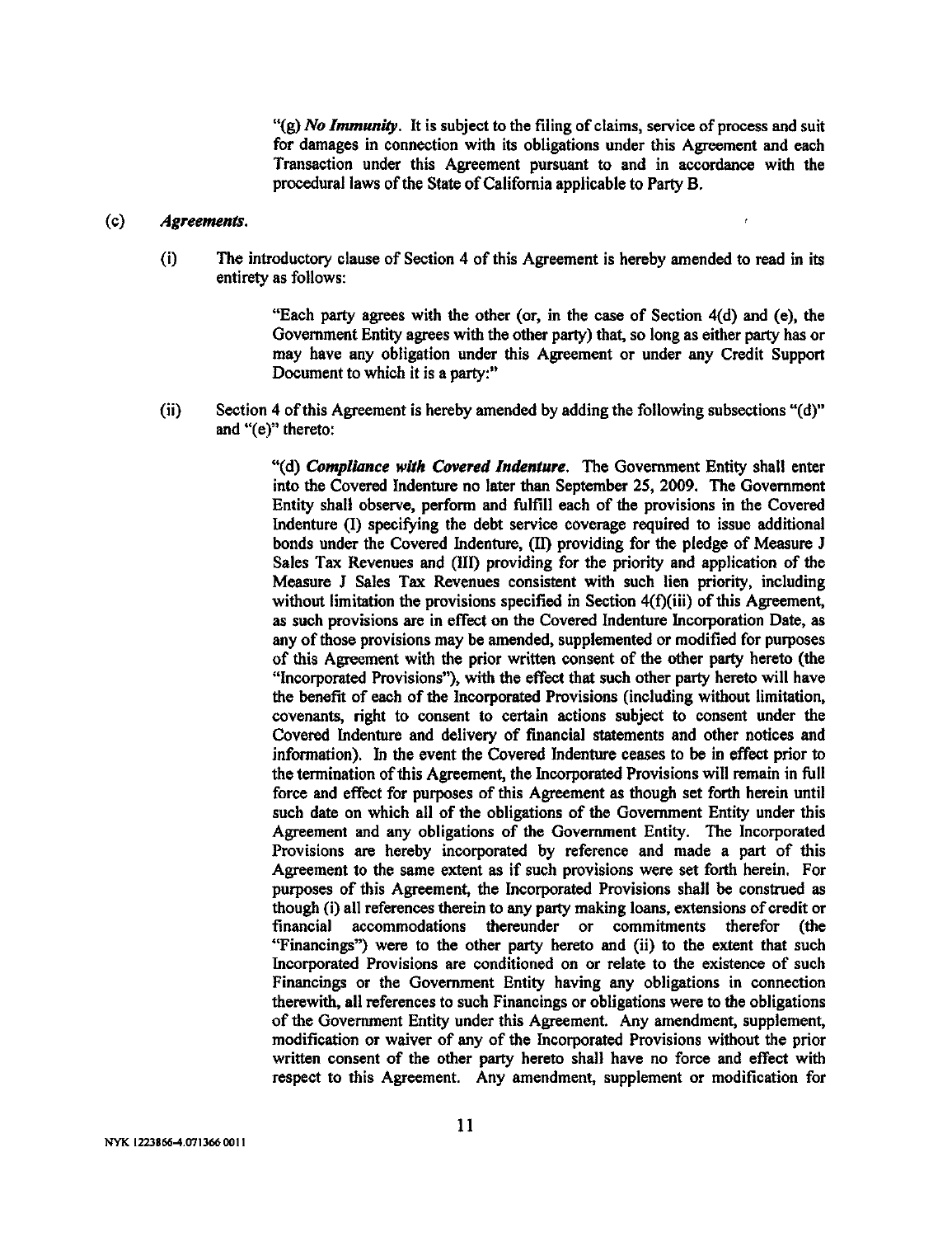which such consent is obtained shall be part of the Incorporated Provisions for purposes of this Agreement.

(e) *Notice of Incipient Illegality.* If an Incipient Illegality occurs, the Government Entity will, promptly upon becoming aware of it, notify the other party, specifying the nature of that Incipient Illegality and will also give such other information about that Incipient Illegality as the other party may reasonably require."

(d) *Jurisdiction.* Section 1 l(b) of this Agreement is hereby amended to read in Its entirety as follows:

> **"(b)** *Jurisdiction.* With respect to any suit, action or proceedings relating to this Agreement ('Proceedings'), each party irrevocably:

(i) submits, to the fullest extent permitted by applicable law, to the non-exclusive jurisdiction of each of the courts of the State of New York, the United States District Court located in the Borough of Manhattan in New York City, the courts of the state in which the Government Entity or the other party's principal executive offices are located and the United States District Court with jurisdiction over the location of the Government Entity or the other party's principal executive offices; and

(ii) waives, to the fullest extent permitted by applicable law, (1) any objection which it may have at any time to the laying of venue of any Proceedings brought in any such court, (2) any claim that such Proceedings have been brought in an inconvenient forum and (3) the right to object, with respect to such Proceedings, that such court does not have any jurisdiction over such party.

Nothing in this Agreement precludes either party from bringing Proceedings in any other jurisdiction nor will the bringing of Proceedings in any one or more jurisdictions preclude the bringing of Proceedings in any other jurisdiction."

(e) *Definitions.* Section 12 of this Agreement is hereby amended to add the following definitions in their appropriate alphabetical order:

" *'CoveredIndenture'* has the meaning specified in the Schedule."

" *^CoveredIndenture Incorporation Date'* has the meaning specified in the Schedule."

" *'^Government Entity'* has the meaning specified in the Schedule."

" *'Incipient Illegality'* means (a) the enactment by any legislative body with competent jurisdiction over the Government Entity of legislation which, if adopted as law, would render unlawful (i) the performance by such Government Entity of any absolute or contingent obligation to make a payment or delivery or to receive a payment or delivery in respect of a Transaction or the compliance by such Government Entity with any other material provision of this Agreement relating to such Transaction or (ii) the performance by the Government Entity of any contingent or other obligation which the Government Entity has under any Credit Support Document relating to such Transaction, (b) any official action of the governing body of the Government Entity, in respect of such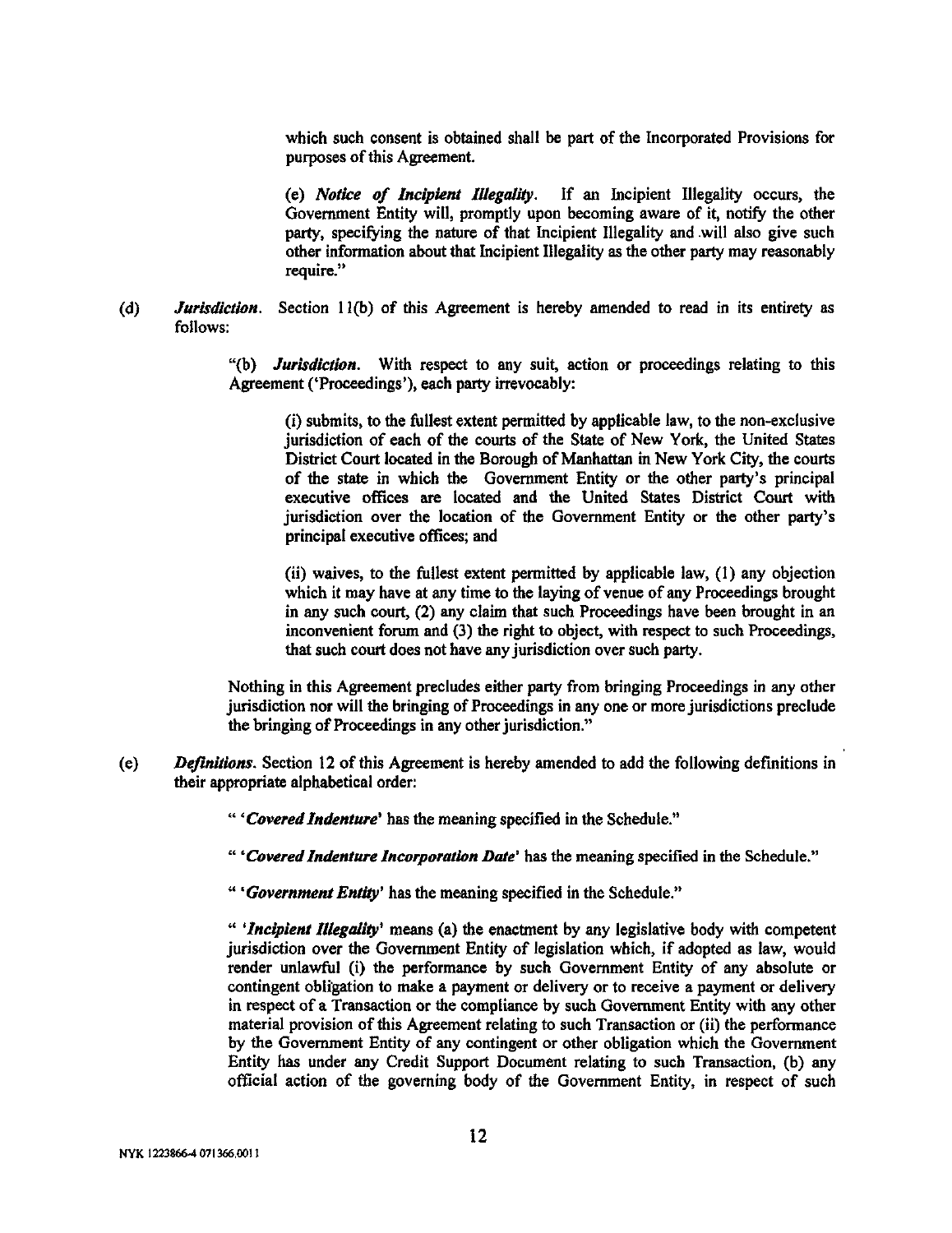Government Entity to the effect that performance under this Agreement is unlawful or (c) the occurrence with respect to the Government Entity of any event that constitutes an Illegality."

#### PART 5. Other Provisions

- (a) *Delivery of Confirmations.* For each Transaction entered into hereunder, Party A shall promptly send to Party B a Confirmation via facsimile transmission. Party B agrees to respond to such Confirmation within two (2) Local Business Days, either confirming agreement thereto or requesting a correction of any error(s) contained therein. Failure by Party A to send a Confirmation or of Party B to respond within such period shall not affect the validity or enforceability of such Transaction. Absent manifest error, there shall be a presumption that the terms contained in such Confirmation are the terms of the Transaction.
- (b) *Bankruptcy.* Section 5(a)(vii)(3) of this Agreement is hereby amended by the substitution of the following therefor:

"(3) sends a notice convening a meeting to propose a voluntary arrangement of creditors, or any class thereof, or makes a general assignment, arrangement or composition with or for the benefit of its creditors, or any class thereof;"

- (c) *Notice by Facsimile Transmission.* Section 10(a) is hereby amended by deleting the parenthetical "(except that a notice or other communication under Section 5 or 6 may not be given by facsimile transmission or electronic messaging system)".
- (d) *Recording of Conversations.* Each party to this Agreement acknowledges and agrees to the tape recording of conversations between trading and marketing personnel of the parties to this Agreement whether by one or other or both of the parties or their agents, and that any such tape recordings may be submitted in evidence in any proceedings relating to the Agreement.
- (e) *Cross Default.* Section 5(a)(vi) of this Agreement is hereby amended by the following:
	- (i) with respect to any Specified Indebtedness that is not capable of being declared due and payable as a result of the occurrence or existence of a default, event of default or other similar condition or event (however described) under the agreement or instrument relating to such Specified Indebtedness, the words "which has resulted in such Specified Indebtedness becoming, or becoming capable at such time of being declared, due and payable under such agreements or instruments, before it would otherwise have been due and payable" shall be deleted from clause (1) of such Section 5(a)(vi) and the words "and the bondholders or trustee are permitted to exercise any remedies under the agreements and instruments" shall be added in its place.
	- (ii) adding the following after the semicolon at the end thereof: "provided, however, that notwithstanding the foregoing (but subject to any provision to the contrary contained in any such agreement or instrument), an Event of Default shall not occur under either (1) or (2) above if the default, event of default or other similar condition or event referred to in (1) or the failure to pay referred to in (2) is caused not (even in part) by the unavailability of funds but is caused solely due to a technical or administrative error which has been remedied within three Local Business Days after notice of such failure is given to the party."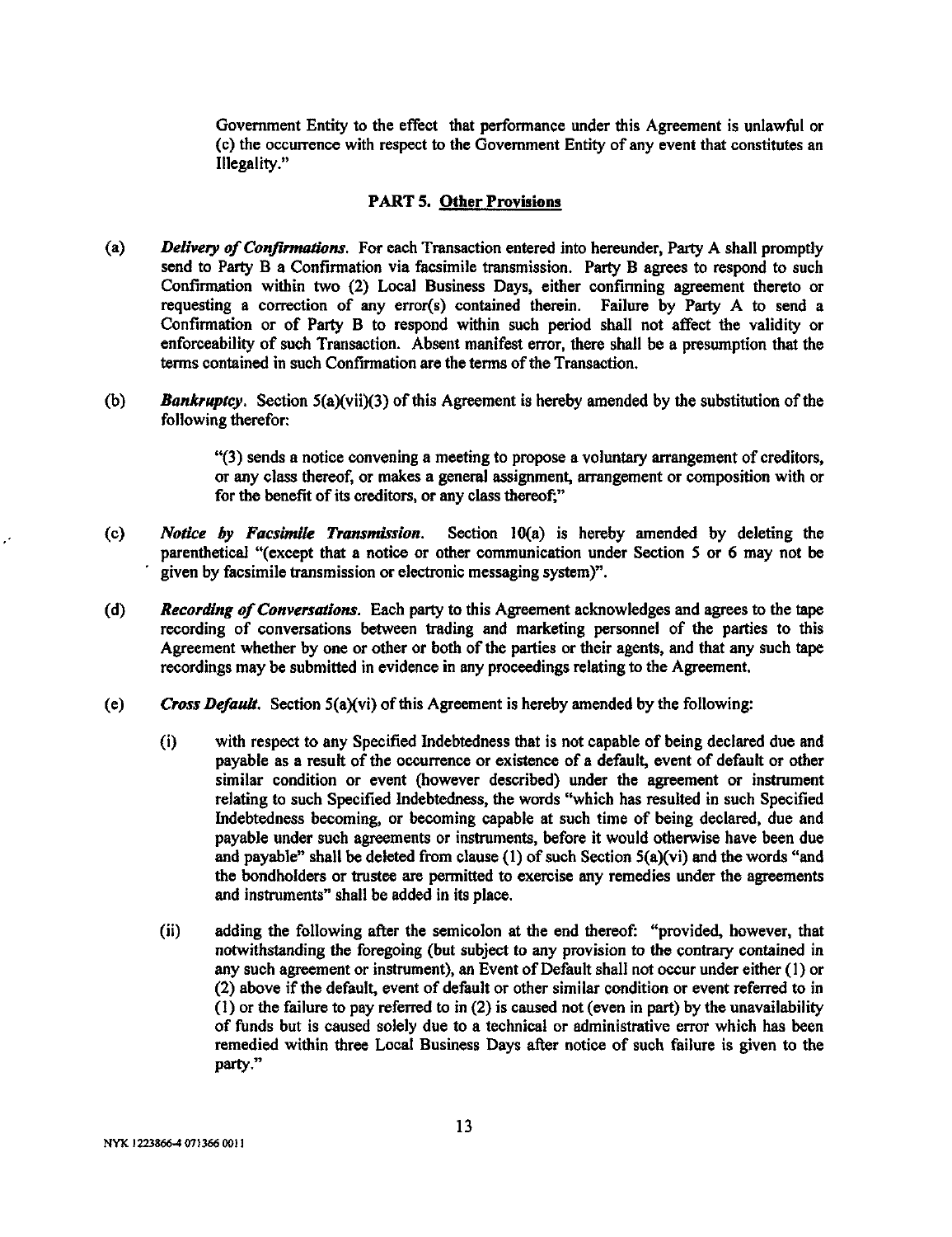(f) Section 3(a) of this Agreement is amended by (i) deleting the word "and" at the end of clause (iv); (ii) deleting the period at the end of clause  $(v)$  and inserting therein "; and "; and (iii) by inserting the following additional representation:

> "(vi) *Eligible Contract Participant.* Each party represents to the other party (which representation will be deemed to be repeated by each party on each date on which a Transaction is entered into) that it is an "eligible contract participant" as defined in Section 1a(12) of the U.S. Commodity Exchange Act, 7 U.S.C. Section 1a(12)."

(g) *Additional Representations.* Section 3 is revised so as to add the following subsection (h) at the end thereof:

> "(h) *Relationship Between Parties.* Each party will be deemed to represent to the other party on the date on which it enters into a Transaction that (absent a written agreement between the parties that expressly imposes affirmative obligations to the contrary for that Transaction):

(i) *Non-Reliance.* It is acting for its own account, and it has made its own independent decisions to enter into that Transaction and as to whether that Transaction is appropriate or proper for it based upon its own judgment and upon advice from such advisers as it has deemed necessary. It is not relying on any communication (written or oral) of the other party as investment advice or as a recommendation to enter into that Transaction; it being understood that information and explanations related to the terms and conditions of a Transaction shall not be considered investment advice or a recommendation to enter into that Transaction. No communication (written or oral) received from the other party shall be deemed to be an assurance or guarantee as to the expected results of that Transaction.

(ii) *Assessment and Understanding.* It is capable of assessing the merits of and understanding (on its own behalf or through independent professional advice), and understands and accepts, the terms, conditions and risks of that Transaction. It is also capable of assuming, and assumes, the risks of that Transaction.

(iii) *Status of Parties.* The other party is not acting as a fiduciary for or an adviser to it in respect of that Transaction."

(h) *Agreement to Arbitrate,* **(a)** *General.* In the event the waiver in Part 5(i) herein is not permitted by applicable law, any claim, counterclaim, demand, cause of action, dispute or controversy arising out of or relating to this Agreement or the relationship established by this Agreement, any provision hereof, the alleged breach thereof, or in any way relating to the subject matter of this Agreement, involving the parties and/or their respective representatives (collectively the "Claims"), whether such Claims sound in contract, tort, or otherwise, at law or in equity, under state or federal law, whether provided by statute or the common law, for damages or any other relief, shall be resolved by binding arbitration, subject, to the extent permitted by applicable law, to the rights of the parties to appeal the result of such arbitration to an appellate court as set forth below.

(b) *Conduct of the Arbitration, and Authority of the Arbitrators.* Arbitration shall be governed by the Federal Arbitration Act and conducted in accordance with the Commercial Arbitration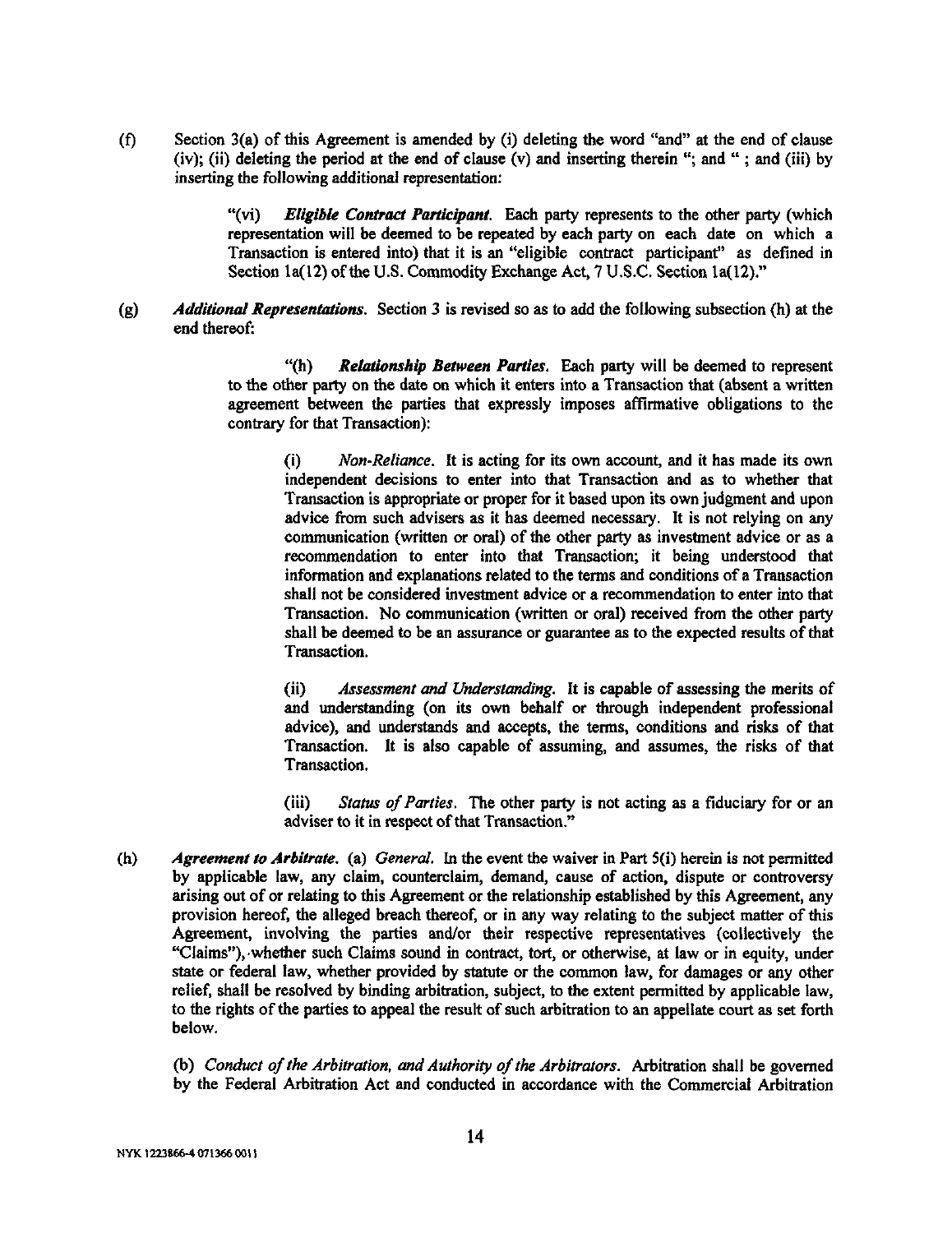Rules of the American Arbitration Association. The validity, construction, and interpretation of this agreement to arbitrate, and all procedural aspects of the arbitration conducted pursuant hereto shall be decided by the arbitrators. In deciding the substance of the parties' Claims, the arbitrators shall refer to the Governing Law. It is agreed that the arbitrators shall have no authority to award treble, exemplary or punitive damages of any type under any circumstances whether or not such damages may be available under state or federal law, or under the Federal Arbitration Act, or under the Commercial Arbitration Rules of the American Arbitration Association, the parties hereby waiving their right, if any, to recover any such damages.

(c) *Forum for the Arbitration and Selection of Arbitrators.* The arbitration proceeding shall be conducted in the State of California. Within thirty days of the notice of initiation of the arbitration procedure, each party shall select one arbitrator. The two arbitrators shall select a third arbitrator. The third arbitrator shall be a person who has experience with, or knowledge of, over-the-counter derivative products and who has not previously been employed by either party and does not have a direct or indirect interest in either party or the subject matter of the arbitration. While the third arbitrator shall be neutral, the two party-appointed arbitrators are not required to be neutral, and it shall not be grounds for removal of either of the two party-appointed arbitrators or for vacating the arbitrators' award that either of such arbitrators has past or present relationships with the party that appointed such arbitrator.

(d) *Appeals.* With respect to any appeal of the result of any arbitration, each party irrevocably:

(i) submits to the non-exclusive jurisdiction of the appellate courts of the State of New York, and the appellate courts of the United States located therein, and the courts of the State of California, and the appellate courts of the United States located therein; and

(ii) waives any objection which it may have at any time to the laying of venue of any such appeal brought in any such court, waives any claim that such appeal has been brought in an inconvenient forum and further waives the right to object, with respect to any such appeal, that such court does not have any jurisdiction over such party."

- (i) *Waiver of Right to Trial by Jury.* TO THE EXTENT PERMITTED BY APPLICABLE LAW, EACH PARTY HEREBY IRREVOCABLY WAIVES ANY AND ALL RIGHTS TO TRIAL BY JURY WITH RESPECT TO ANY LEGAL PROCEEDING ARISING OUT OF OR RELATING TO THIS AGREEMENT OR ANY TRANSACTION CONTEMPLATED HEREBY.
- (j) *USA PATRIOT Act Notice.^* Party A hereby notifies Party B that pursuant to the requirements of the USA Patriot Act (Title III of Pub. L. 107-56 (signed into law October 26, 2001)) (the "Act"), it is required to obtain, verify and record information that identifies Party B, which information includes the name and address of Party B and other information that will allow Party A to identify Party B in accordance with the Act.
- (k) *Additional Covenant of Party B.* Party B hereby covenants that it shall not terminate any Transaction hereunder unless it has funds immediately available to pay any and all termination payments owed by it upon such termination.

This provision is included as a means of compliance with the notice requirements contained in the regulations under the USA PATRIOT Act.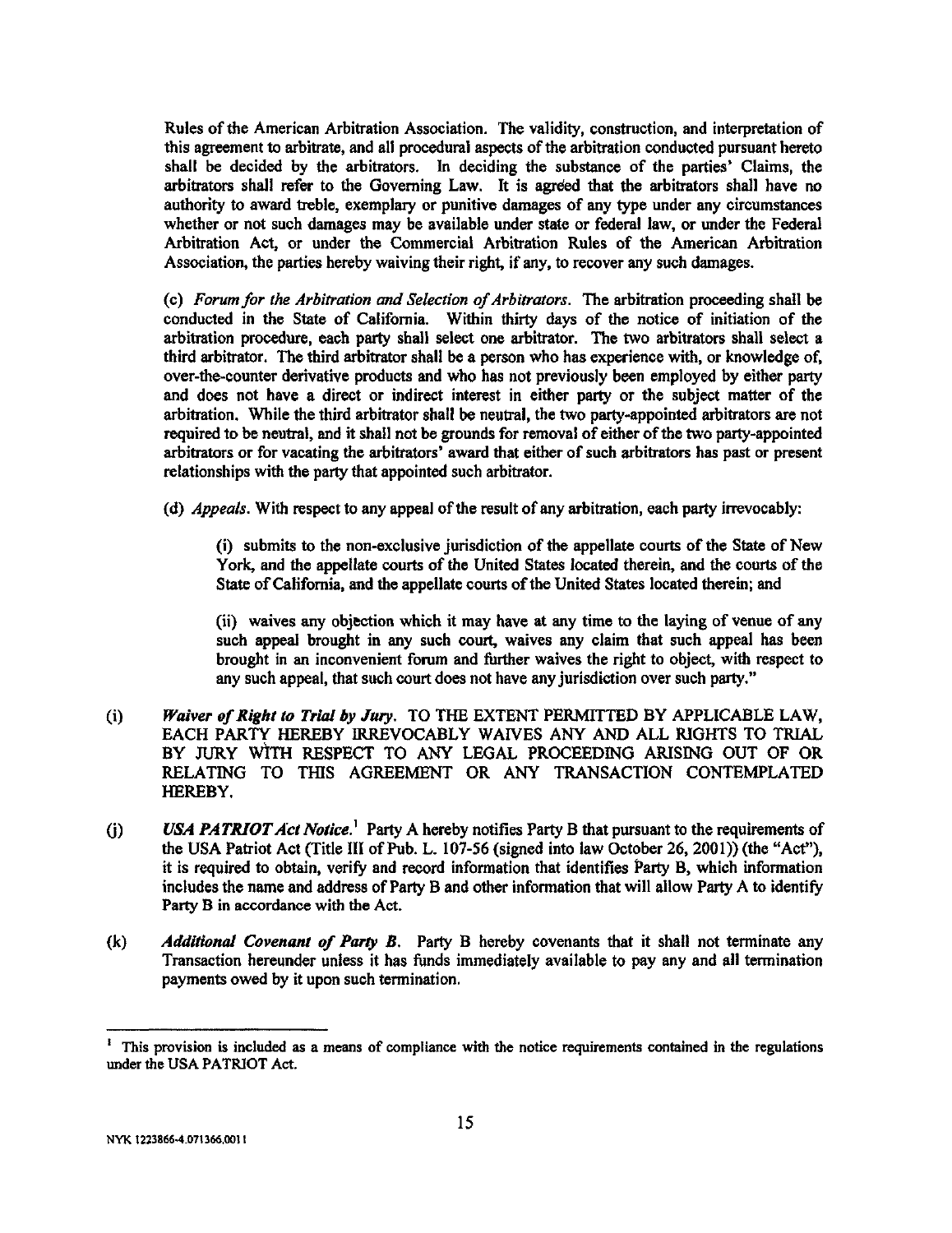(1) *Security and Source of Payment of Party B's Obligations.* Section 4 of this Agreement is hereby amended by adding the following subsection " $(f)$ " thereto:—

"(f) (i) Prior to the issuance of the Notes, the obligations of Party B to make payments to Party A under this Agreement with respect to the initial Transaction hereunder entered into pursuant to the Confirmation of a Transaction with a trade date of November 22, 2005, as amended and restated as of September 18, 2009 and the Transaction entered into pursuant to the Confirmation of a Transaction with a trade date of November 22, 2005 entered into pursuant to the Novation Agreement dated as of September 18, 2009 (the "Novation Agreement") among Merrill Lynch Capital Services, Inc., Party A and Party B (together, the "Initial Transactions") shall be general unsecured obligations of Party B payable from any monies legally available therefore.

(ii) As security for Party B's obligations to make regularly scheduled payments ("Regularly Scheduled Payments") under this Agreement with respect to the Initial Transactions, Party B hereby pledges to Party A, and grants to Party A a lien and charge upon, and a security interest in, the Measure J Sales Tax Revenues, such lien to be on a parity with the lien on the Measure J Sales Tax Revenues which will secure the Bonds and other Senior Lien Debt and to take effect upon the issuance of the Notes. As security for Party B's obligations to make payments to Party A pursuant to Section 6 of this Agreement upon the early termination of this Agreement with respect to the Initial Transactions and all other payments required to be made by Party B to Party A under this Agreement (collectively, "Termination Payments"), Party B hereby pledges to Party A and grants a lien and charge upon, and a security interest in, the Measure J Sales Tax Revenues on a basis directly subordinate to the lien thereon which will secure payment of principal of and interest on Junior Lien Debt.

(iii) Other than with respect to the issuance of the Take-Out Bonds, Party B hereby covenants and agrees that any obligations payable from, or secured by, the Measure J Sales Tax Revenues shall be issued in accordance with the provisions set forth in the Covered Indenture relating to the limitations on the issuance of obligations payable from Measure J Sales Tax Revenues, which shall provide and include: (a) a financial covenant requiring a debt service coverage ratio at least equal to 1.30 times the amount of the maximum annual debt service on all Senior Lien Debt and (b) a financial covenant requiring a debt service coverage ratio at least equal to 1.15 times the amount of the maximum annual debt service on all debt secured by Measure J Sales Tax Revenues. Party B further covenants and agrees that such provisions shall be set forth in the Covered Indenture.

(iv) Party B hereby covenants that it will not, without the prior written consent of Party A, create or permit to be created or cause the creation of any pledge of, lien or charge upon or security interest in the Measure J Sales Tax Revenues other than the lien created under this Agreement, the lien which will secure the Bonds and other Senior Lien Debt, the lien which will secure Junior Lien Debt and a lien securing Derivative Transactions, as such term is defined in, and permitted pursuant to, Section  $4(f)(vi)$  of this Agreement.

(v) Party B hereby covenants that it will not create or permit to be created any lien on Measure J Sales Tax Revenues superior in priority to, or on parity with, the lien created under this Agreement securing Regularly Scheduled Payments, the lien which will secure the Bonds and other Senior Lien Debt and the lien which will secure Junior Lien Debt, and that it will not create or permit to be created any lien securing payment of termination payments in connection with any Derivative Transaction superior in priority to the lien on Measure J Sales Tax Revenues securing Termination Payments.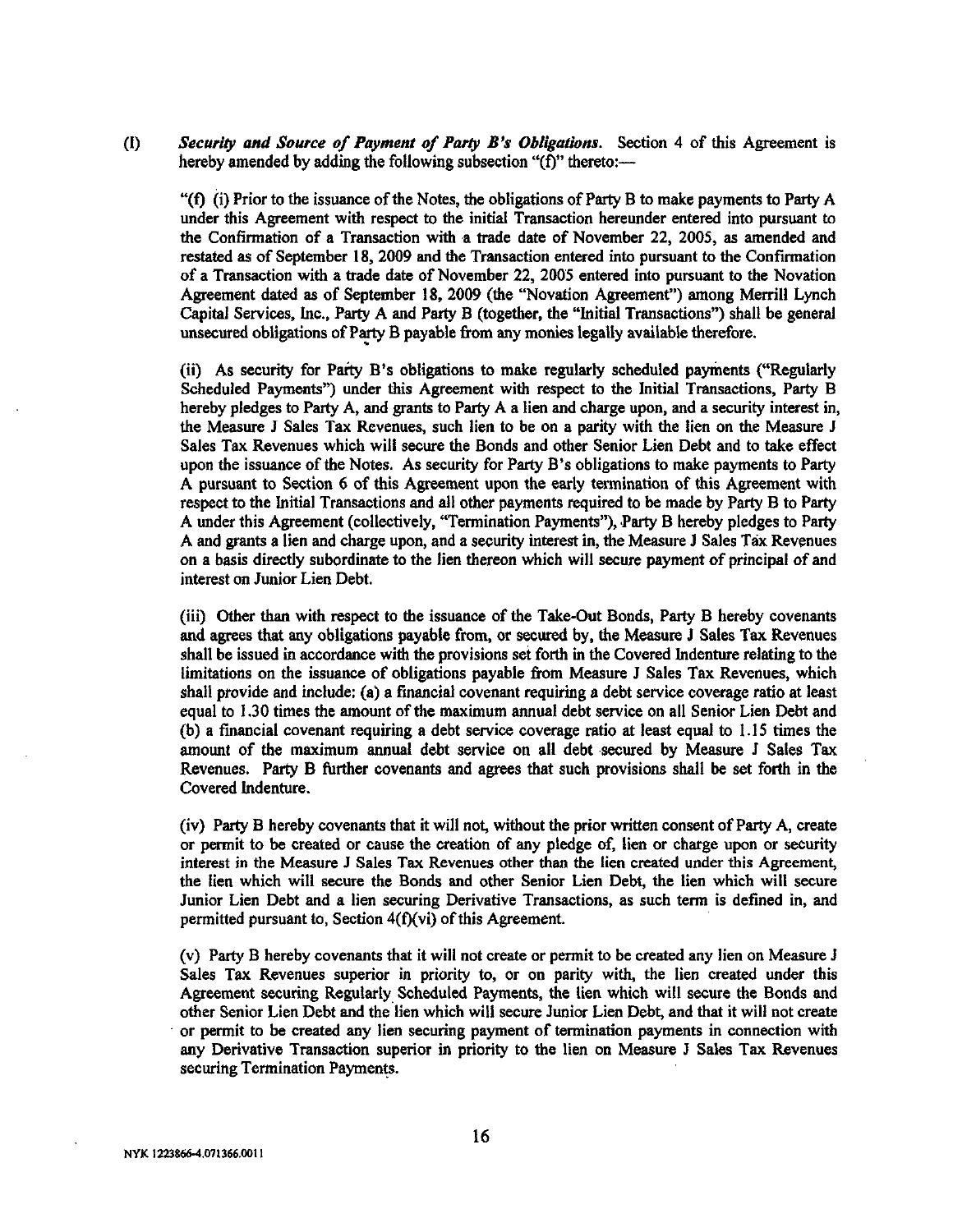(vi) Party B hereby covenants and agrees that it shall not, without the prior written consent of Party A, enter into one or more Derivative Transactions with an aggregate initial notional amount in excess of \$250,000,000, in connection with any mdebtedness secured by, or to be secured by. Measure J Sales Tax Revenues. (For purposes of illustration only, if Party B enters into a Derivative Transaction, in connection with any indebtedness secured by, or to be secured by. Measure J Sales Tax Revenues, with an initial notional amount of \$200,000,000 ("Derivative Transaction 1"), and subsequently wants to enter into a Derivative Transaction, in connection with any indebtedness secured by, or to be secured by. Measure J Sales Tax Revenues, with an initial notional amount of \$51,000,000 ("Derivative Transaction 2"), Party B shall be required to obtain the prior written consent of Party A prior to entering into Derivative Transaction 2, notwithstanding the fact that the outstanding notional amount of Derivative Transaction 1 at the time of entering into Derivative Transaction 2 may be less than \$200,000,000.)

For this purpose, "Derivative Transaction" shall mean any transaction which is a rate swap transaction, basis swap, forward rate transaction, commodity swap, commodity option, equity or equity, index swap, equity or equity index option, bond option, interest rate option, foreign exchange transaction, cap transaction, floor transaction, collar transaction, currency swap transaction, cross-currency rate swap transaction, currency option or any other similar transaction (including any option with respect to any of these transactions) or any combination of these transactions, in each case, other than any Derivative Transaction between Party A and Party B outstanding on September 23,2009.

Party B hereby agrees to provide prompt written notice to Party A upon its failure to comply with any covenant set forth in this Agreement."

- **(m)** *Transfer of Revenues to Party B under the Covered Indenture.* Party B hereby covenants and agrees to cause the trustee under the Covered Indenture, prior to any transfer of revenues to Party B, to pay all termination payments due hereunder, if any. Such payment shall be on a basis subordinate to transfers to pay principal, interest, reserve fiind and support fund requirements on the Bonds and other Senior Lien Debt and transfers, if any, to pay debt service on Junior Lien Debt and shall be made on a pro rata basis to the extent sufficient revenues are not available to pay all termination payments due hereunder and other Fee and Expense Obligations then due and payable under the Covered Indenture.
- (n) *Additional Representation of Party B.* Party B represents and warrants that it intends to issue the Bonds and do all things necessary to issue the Bonds and to make all Regularly Scheduled Payments and all Termination Payments. Party B further represents and warrants that it has the power and authority to execute all documentation necessary in order to issue the Bonds and to perform its obligations with respect to the Bonds and it has taken all necessary action as of the date hereof to authorize such execution and performance.
- (o) *Novated Transaction Under this Agreement.* Each of Party A and Party B hereby acknowledges and agrees that the Transaction set forth on Annex 11 to the Novation Agreement shall be governed by the terms of this Agreement.
- (p) *Amended and Restated Agreement.* This Agreement amends and restates the ISDA Master Agreement including the Schedule and Credit Support Annex thereto, each dated as of November 22, 2005 (collectively, the "Original Agreement"), entered into between the parties hereto, which shall be of no further force or effect, and all Transactions executed under the Original Agreement shall automatically, without any other or further action by the parties hereto, be deemed to be governed by and be a part of this Agreement. In connection with the amendment and restatement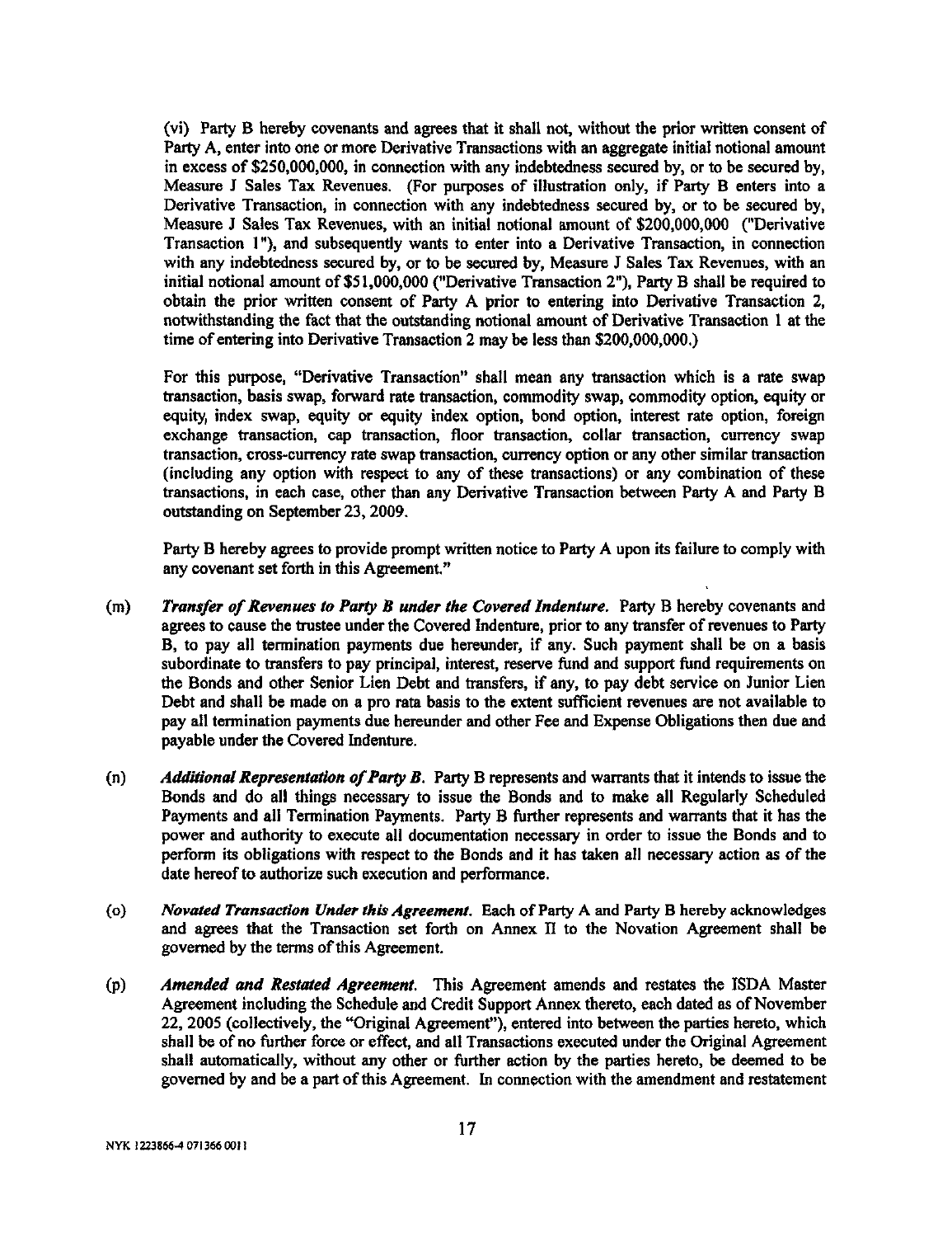of this Agreement, the parties hereto hereby agree that each party shall deliver the opinions and documents set forth in Part 2 of this Schedule promptly upon the execution of this amended and restated Agreement on or prior to September 23,2009.

[REMAINDER OF PAGE INTENTIONALLY LEFT BLANK]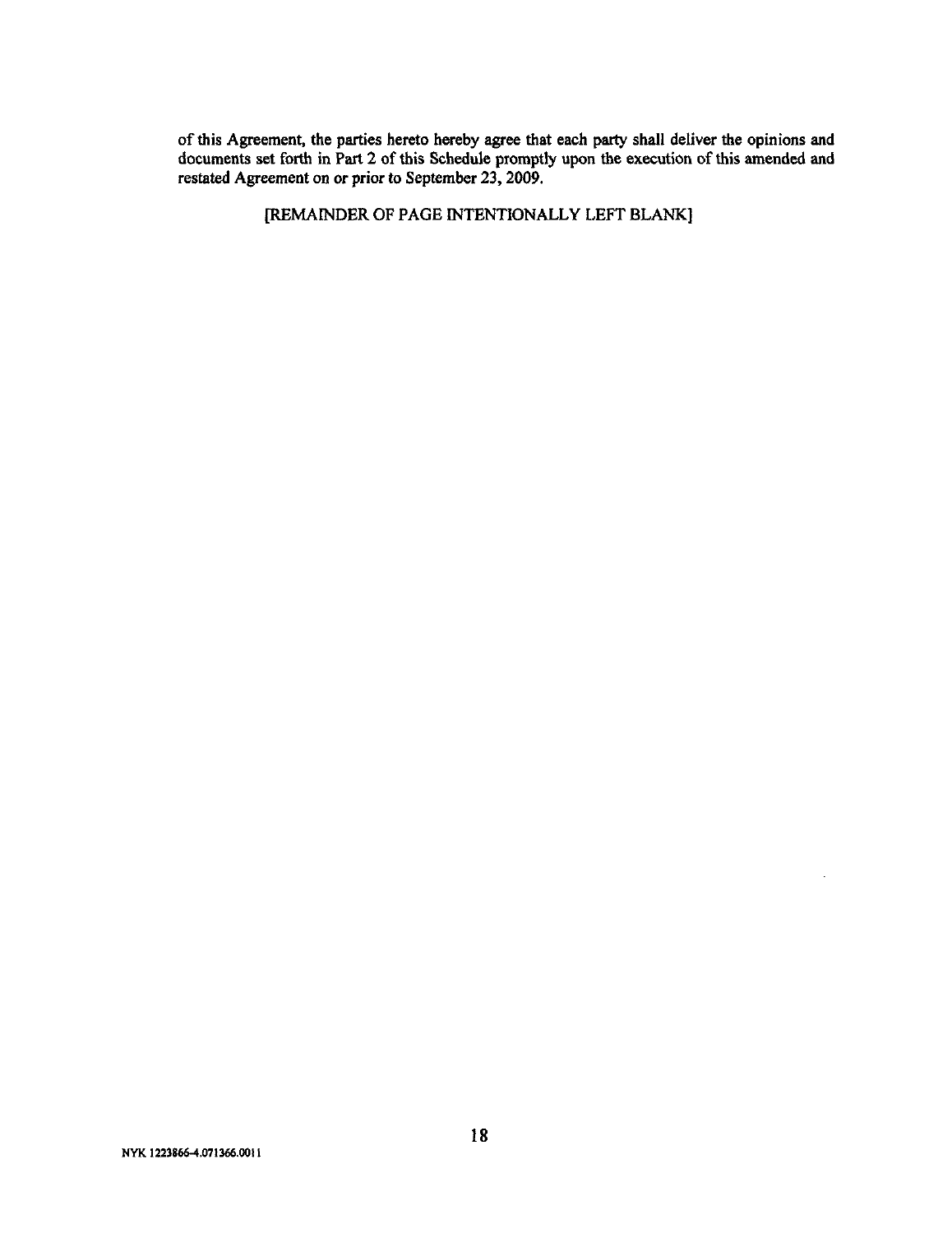IN WITNESS WHEREOF, the parties have executed this Schedule by their duly authorized officers as of the date hereof.

**BANK OF AMERICA, N.A.** 

By: Name: Roger H. Heintzelman

Title: Principal

## **CONTRA COSTA TRANSPORTATION AUTHORITY**

By:

Name: Robert K. McCleary Title: Executive Director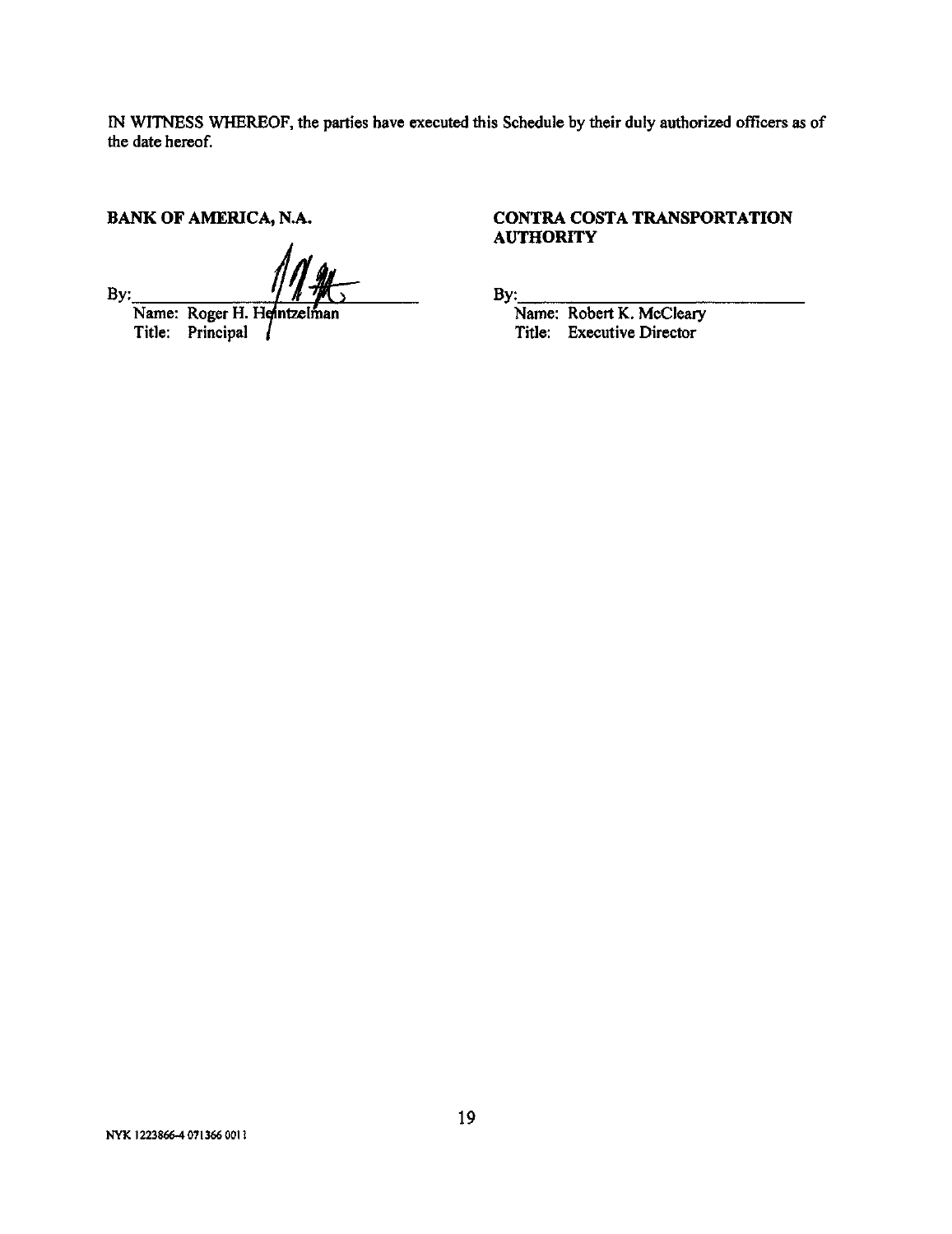IN WITNESS WHEREOF, the parties have executed this Schedule by their duly authorized officers as of the date hereof

## **BANK OF AMERICA, N.A.**

By:\_

Name: Roger H. Heintzelman Title: Senior Vice President

## CONTRA COSTA TRANSPORTATION **AUTHORITY**

By: **Notart**  $\bigwedge \mathcal{M}^{\circ}$ Name: Robert K. McCleary Title: Executive Director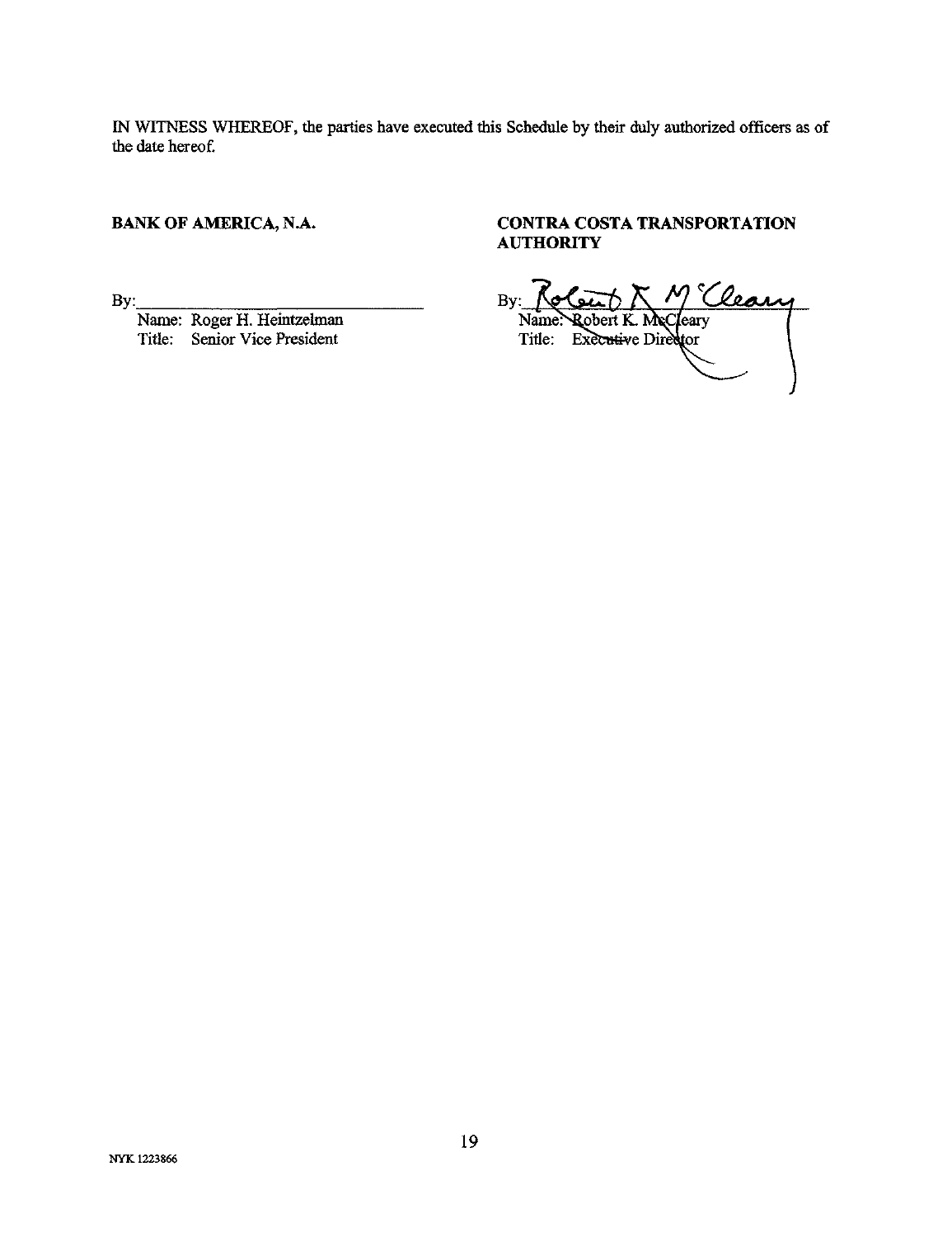## **EXHIBIT I**

# [FORM OF OPINION OF ORRICK, HERRINGTON & SUTCLIFFE LLP, COUNSEL TO PARTY B]

See Closing Document No. 58.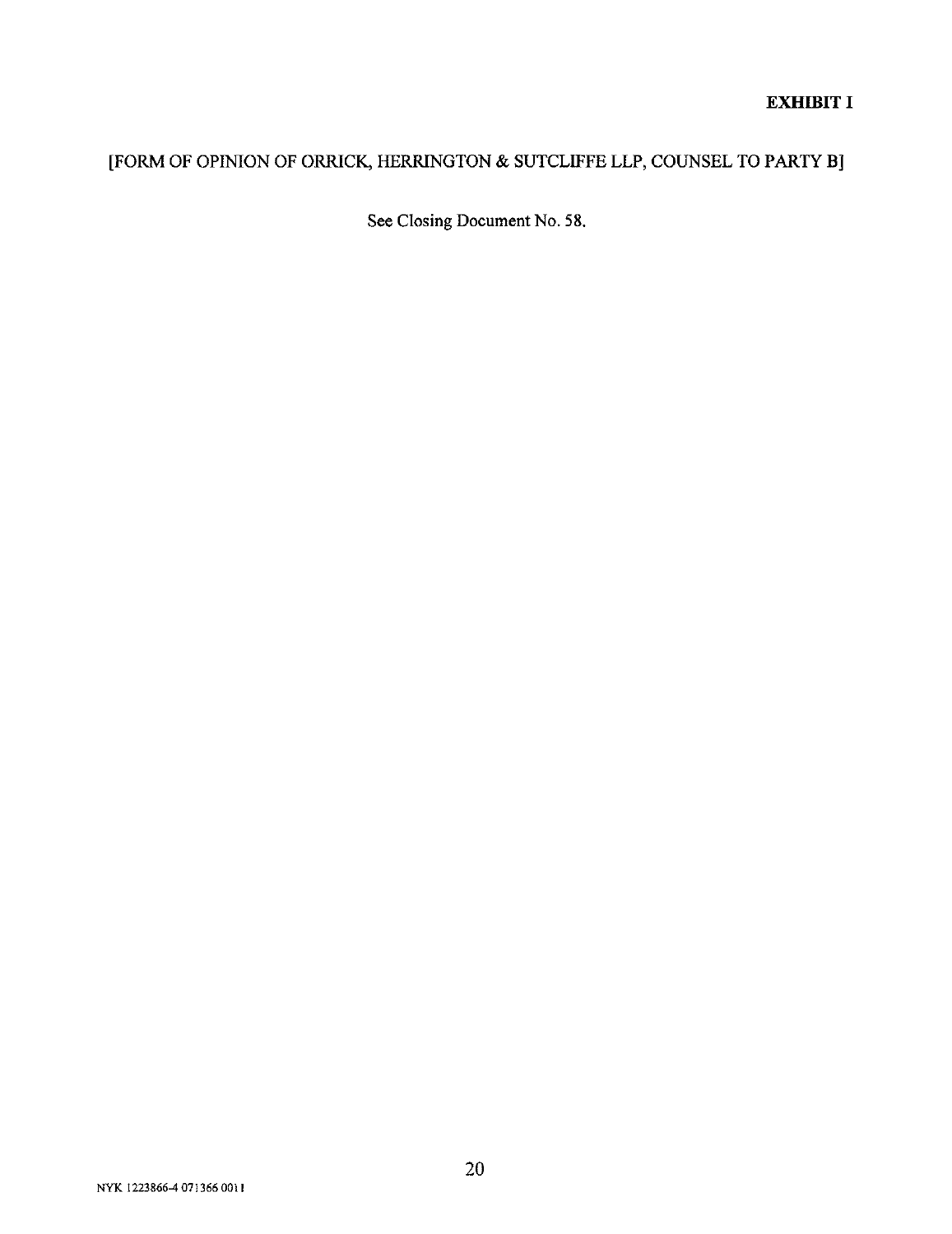#### EXHIBIT II

#### [FORM OF OPINION OF INTERNAL COUNSEL TO PARTY B]

[Date]

Bank of America, N.A. Sears Tower 233 South Wacker Drive, Suite 2800 Chicago, IL 60606

Ladies and Gentlemen:

I have acted as counsel to Contra Costa Transportation Authority ("Party B") in connection with its execution and delivery of the ISDA Master Agreement and the ISDA Schedule and ISDA Credit Support Annex to the Master Agreement, each dated as of November 22, 2005, as amended and restated as of September 18, 2009, (collectively, the "Agreement") and the Confirmation(s), dated , 200\_ (the "Initial Confirmation(s)"), each between Bank of America, N.A. ("Party A") and Party B. The Agreement is to be supplemented by additional confirmations of Transactions to be entered into by Party A and Party B from time to time (each, an "Additional Confirmation") and the Agreement together with the Initial Confirmation(s) and all such Additional Confirmations shall constitute one agreement. Capitalized terms used but not defined herein shall have their respective meanings as set forth in the Agreement.

I have examined executed copies of the Agreement and the Initial Confinnation(s), and such other documents, instruments and certificates as I have deemed necessary or appropriate for the opinions expressed herein. I have assumed, without independent verification, (i) the genuineness of all signatures, other than the signatures of persons signing on behalf of Party B, (ii) the authenticity of all documents submitted to me as originals and the conformity with the originals of all documents submitted to me as certified, conformed or photostatic copies, and (iii) the truth, accuracy and completeness of the factual matters contained in the representations and warranties set forth in the Agreement.

Based on the foregoing, I am of the opinion that:

- 1. Party B is a duly organized, validly existing and in good standing under the laws of the California, and has full power and authority to execute and deliver the Agreement, the Initial Confirmation(s) and each Additional Confirmation and to perform its obligations thereunder.
- 2. The execution, delivery and performance by Party B of the Agreement, the Initial Confinnation(s) and each Additional Confirmation has been duly authorized by all necessary organizational action of Party B and do not conflict with or result in a breach of Party B's organizational documents.
- 3. No authorization, consent, approval, exemption or license from, or filing of any registration with, any federal or state governmental authority is required to be obtained or made by Party B as a condition to its execution and delivery of the Agreement, the Initial Confirmation(s) and each Additional Confirmation, or to the performance by it of its obligations thereunder.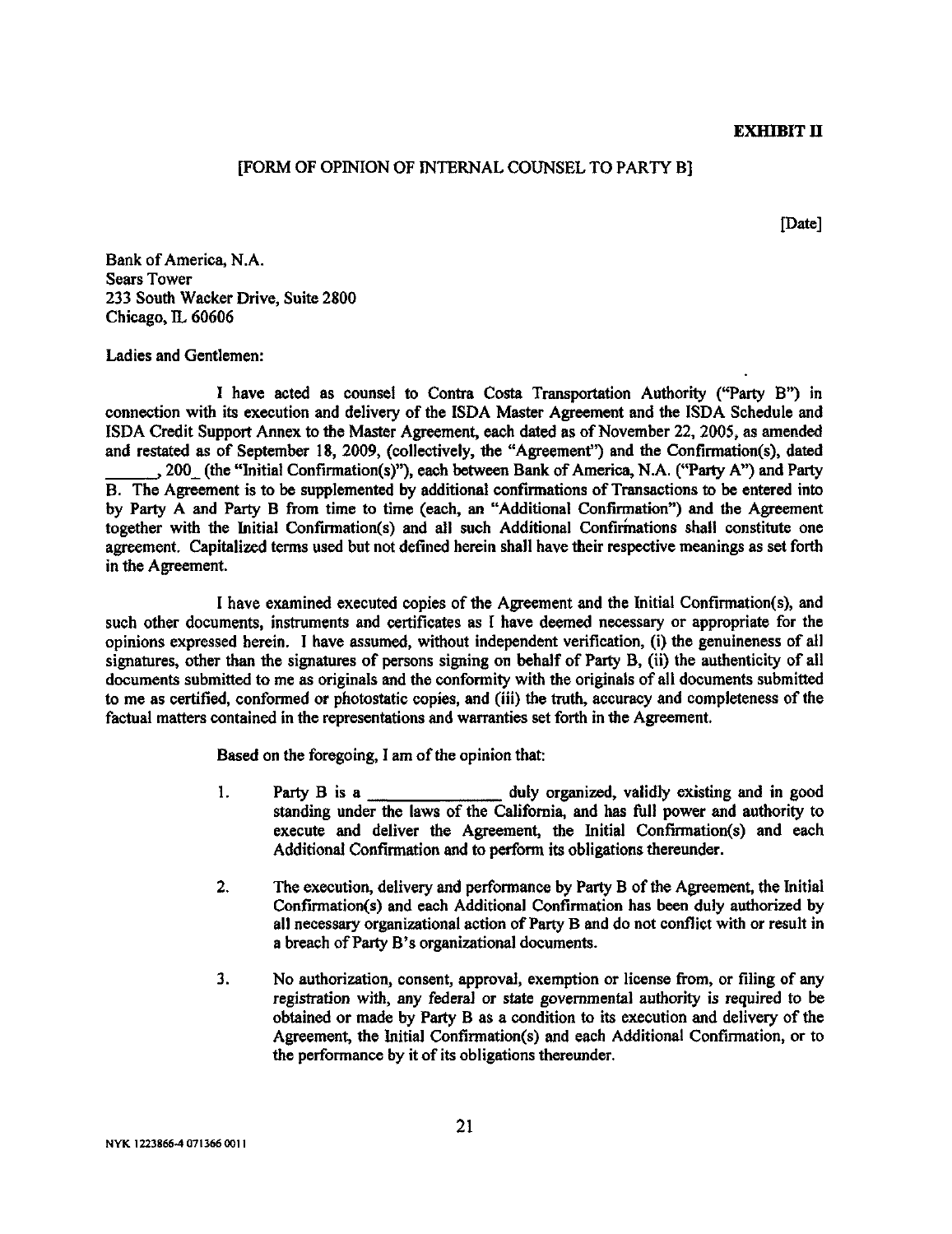- 4. To my actual knowledge without independent investigation, the execution, delivery and performance by Party B of the Agreement, the Initial Confirmation(s) and each Additional Confirmation do not violate, conflict with, or result in a breach of, any law, rule or regulation applicable to Party B, or any material contractual restriction, order or judgment binding on Party B or its assets.
- 5. Party B has executed and delivered the Agreement and the Initial Confirmation(s) and the Agreement and the Initial Confinnation(s) constitute, and assuming the due execution and delivery by Party B of each Additional Confirmation, each such Additional Confirmation will constitute, and assuming in each case that the laws of the State of California are the same as the laws of the State of New York, constitutes the legal, valid and binding obligation of Party B, enforceable against Party B in accordance with its terms, subject to the qualification that the enforceability of such Agreement, the Initial Confinnation(s) and each Additional Confirmation may be limited by bankruptcy, reorganization, insolvency, moratorium and other similar laws of general application affecting the enforcement of creditor's rights generally and by general principles of equity (regardless of whether enforcement is sought in a proceeding in equity or at law).
- 6. [add opinion regarding source of payments]
- 7. Party B is subject to suit with respect to its obligations under the Agreement, the Initial Confirmation(s) and each Additional Confirmation and neither Party B nor any of its properties and assets has any right to immunity from suit or attachment in aid of execution or other legal process on the grounds of sovereignty or otherwise or, to the extent that Party B and any of its properties have any such right to immunity. Party B has effectively waived such right for the purpose of the Agreement, the Initial Confinnation(s) and each Additional Confirmation and the party executing the Agreement on its behalf has the authority to waive such immunity.

The opinions expressed herein are limited to matters concerning the federal laws of the United States of America and the laws of the State of California. I express no opinion as to the laws of any other jurisdiction.

This opinion has been furnished to you for your use in connection with the Agreement, the Initial Confirmation(s) and each Additional Confirmation and may not be relied upon by any other person, or by you for any other purpose, without my written consent. This opinion is given as of die date hereof, and I disclaim any obligation to advise you of any change of law that occurs, or any facts of which I become aware, after the date of this opinion. The opinions expressed herein are limited to those matters expressly set forth, and no opinion is to be inferred or implied beyond the matters expressly so stated.

Very truly yours.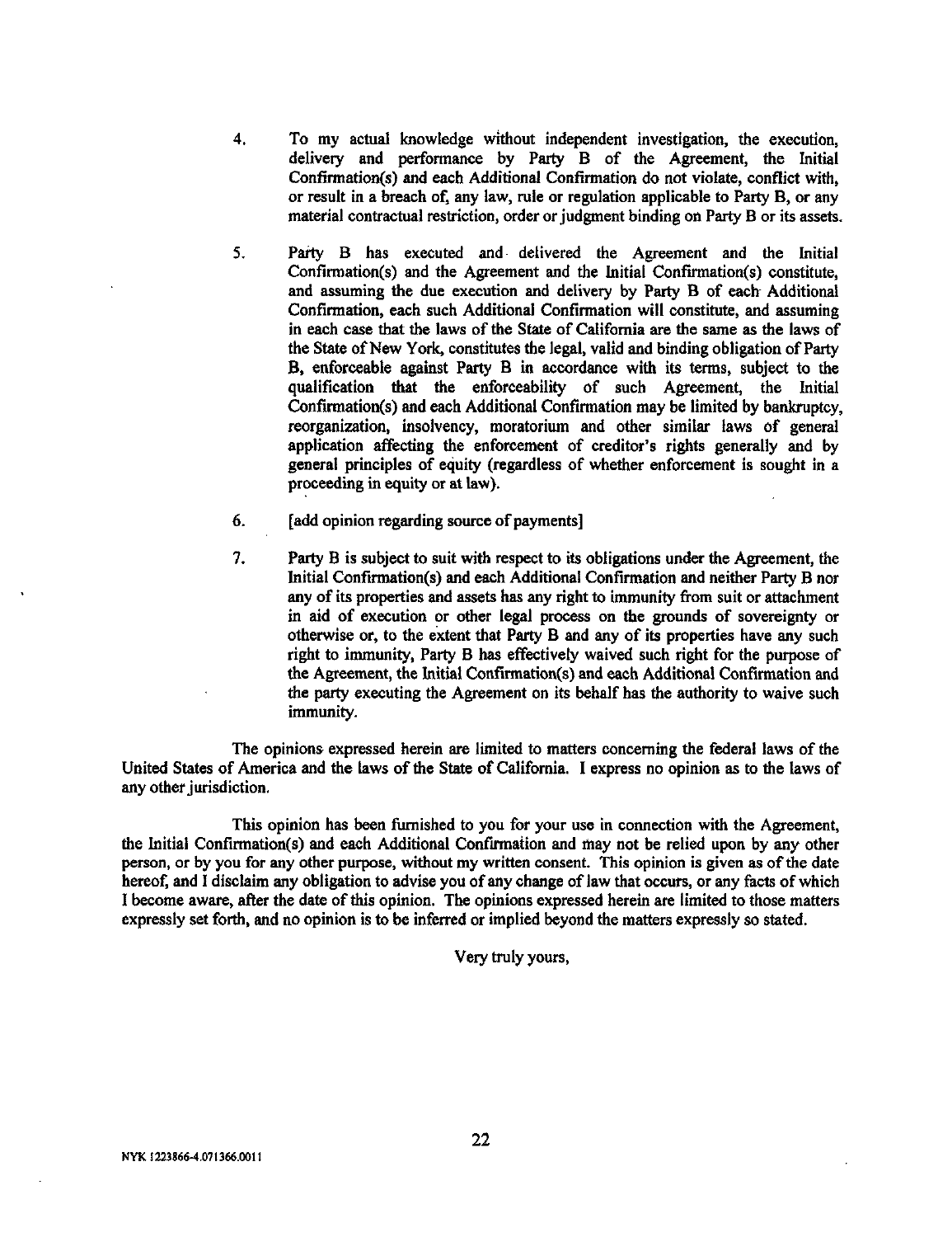**EXHIBIT III** 

**[Date]**

**Contra Costa Transportation Authority 3478 Buskirk Avenue, Suite 100 Pleasant Hill, CA 94523**

**Ladies and Gentlemen:**

**We have acted as counsel to Bank of America, N.A. ("BANA") and are delivering this opinion in connection with the Master Agreement dated as of November 22, 200S, as amended and restated as of September 18, 2009 (the "Agreement"), between BANA and Contra Costa Transportation Authority ("Counterparty") as supplemented by [the] confinnation[s] of [the] transaction[s] entered into on between BANA and Counterparty ([each, a] [the] "Confirmation").**

**In connection with this opinion, we have examined originals or copies, certified or otherwise identified to our satisfaction, of such documents, corporate records, certificates of public officials and other instruments and have conducted such investigations of fact and law as we have deemed necessary or appropriate for purposes of this opinion. In such examination, we have assumed the audienticity of all documents submitted to us as originals and the conformity with the originals of all documents submitted** to us as certified, conformed or photostatic copies. We have also assumed that the Agreement and the **Confirmation have been duly executed and delivered by Counterparty pursuant to appropriate corporate authority.**

**Upon the basis of the foregoing, we are of the opinion that:**

**1. BANA is a national banking association duly organized and existing under and by virtue of the laws of the United States of America.**

*2.* **The execution, delivery and performance of the Agreement and [the/each] Confirmation by BANA are within BANA's corporate power and have been duly authorized by all necessary corporate action.**

**3. The Agreement and [the/each] Confirma^tion have been duly executed and delivered by BANA and constitute legal, valid and binding obligations of BANA enforceable against BANA in accordance with their terms, except as the enforceability thereof may be limited by bankruptcy, insolvency, reorganization, moratorium, or other laws affecting the enforcement of creditors\* rights generally or by general equity principles.**

**4. To the best of our knowledge, all federal, state, and local governmental, public, and regulatory authority approvals, consents, notices, authorizations, registrations, licenses, exemptions, and filings that are required to have been obtained or made by BANA with respect to the authorization, execution, delivery, and performance by, or the enforcement against or by, BANA of the Agreement and [the/each] Confirmation have been obtained and are in full force and effect and all conditions of such approvals, consents, notices, authorizations, registrations, licenses, exemptions, and filings have been fully complied with.** *'*